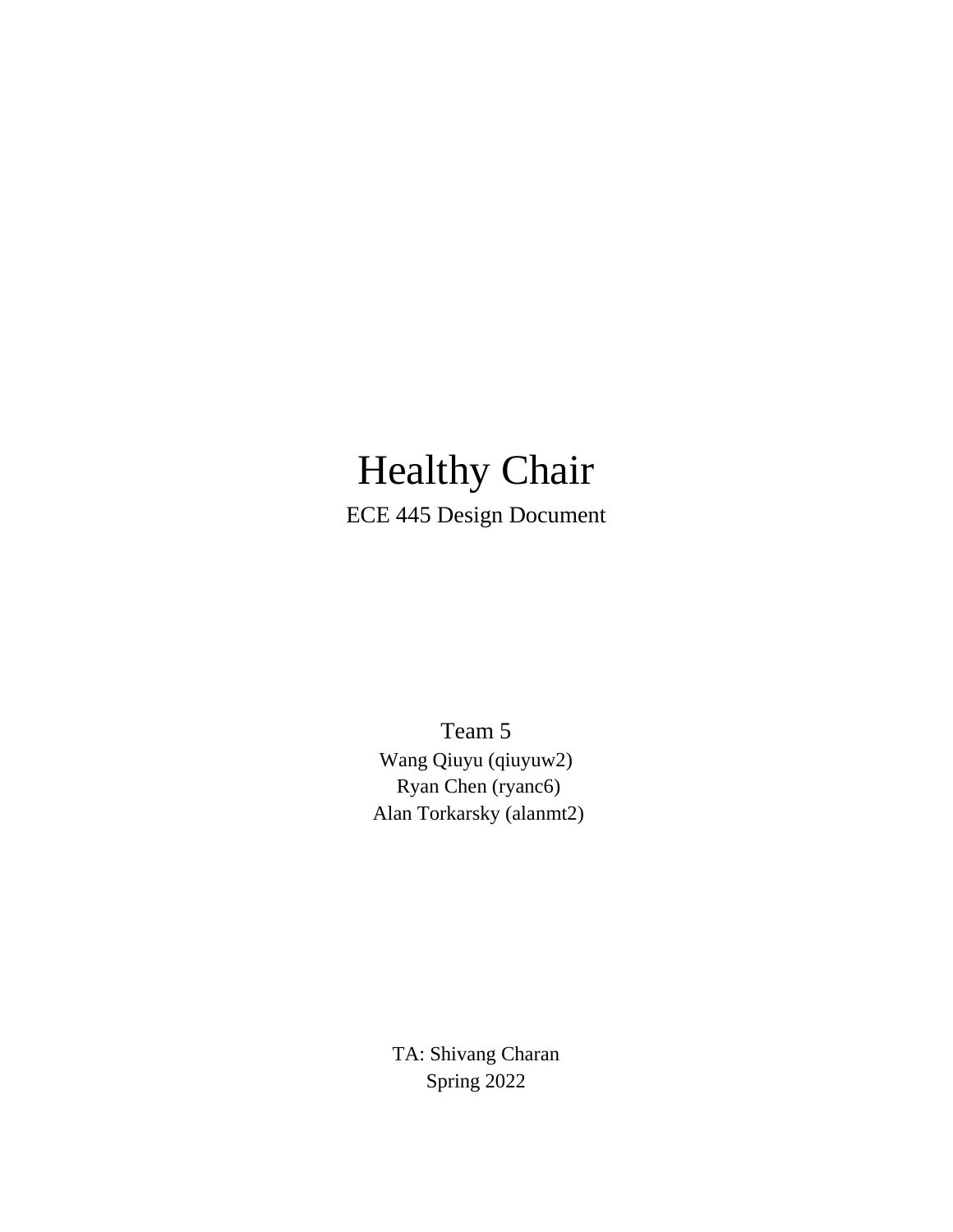# **Table of Contents**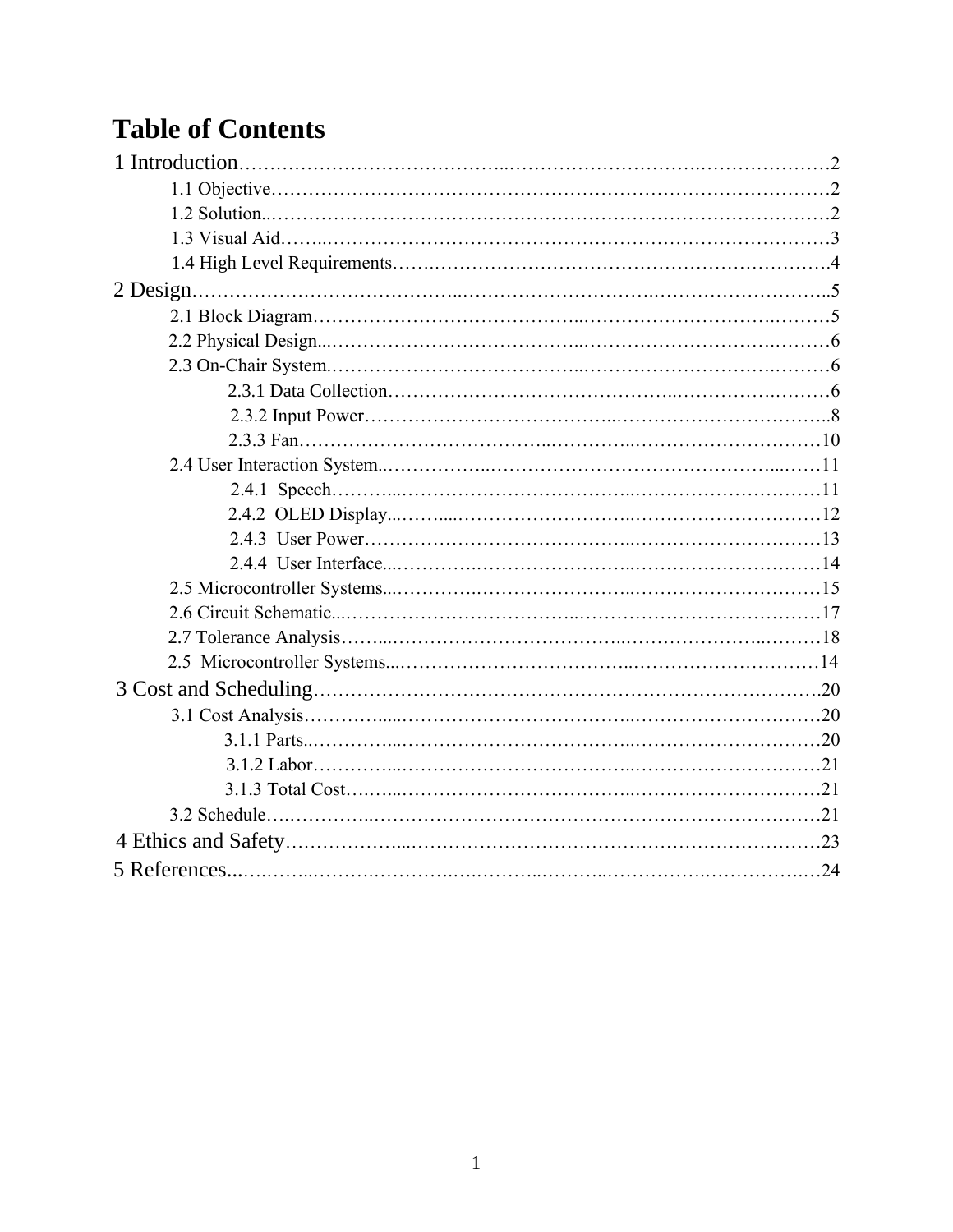## **1. Introduction**

## **1.1 Objective**

 The majority of the population sits for most of the day, whether it is students doing homework or employees working at a desk. In particular, during COVID-19 pandemic where many people are either working at home or quarantining for long periods of time, they tend to work out less and sit longer, making it more likely obesity, hemorrhoids, and heart diseases will result in people [1]. In addition, sitting too long is detrimental to one's bottom and urinary tract; this can result in urinary urgency and poor sitting posture, which can lead to reduced blood circulation, joint and muscle pain, and other health-related issues [2].

### **1.2 Solution**

 To solve the problem, our project is a Healthy Chair that alerts the user of their sitting time based on customized input. We will be using a mesh office chair for our project to simulate a realistic scenario. A speech module is used to pre-record our voices and send a variety of messages to alert the user. Two pressure sensor matrices are installed on the chair's seat and back. The user is able to view which pressure sensors in the matrix are activated on the OLED display placed on the desk in front of the chair to get a good understanding of their seated posture. A non-contact IR temperature sensor for the chair's seat and fan are also installed under the mesh office chair. When the user has been sitting for too long, the temperature sensor detects an increase in the chair's seat and the fan will be turned on to cool off the chair. We are using two input and output microcontrollers which interact through Bluetooth. The input microcontroller receives the input signals from the pressure sensors and temperature sensor and transmits the processed data to the output microcontroller. The output microcontroller is connected to the speech module, fan, and OLED display. All of the components of our chair are powered through a rechargeable Lithium-ion battery. This power system can use wall or battery power. Our Healthy Chair targets a common sitting problem that leads to various health issues. It is a user-friendly device and allows its users to set their desired sitting time before our chair warns them to stand up and take a break.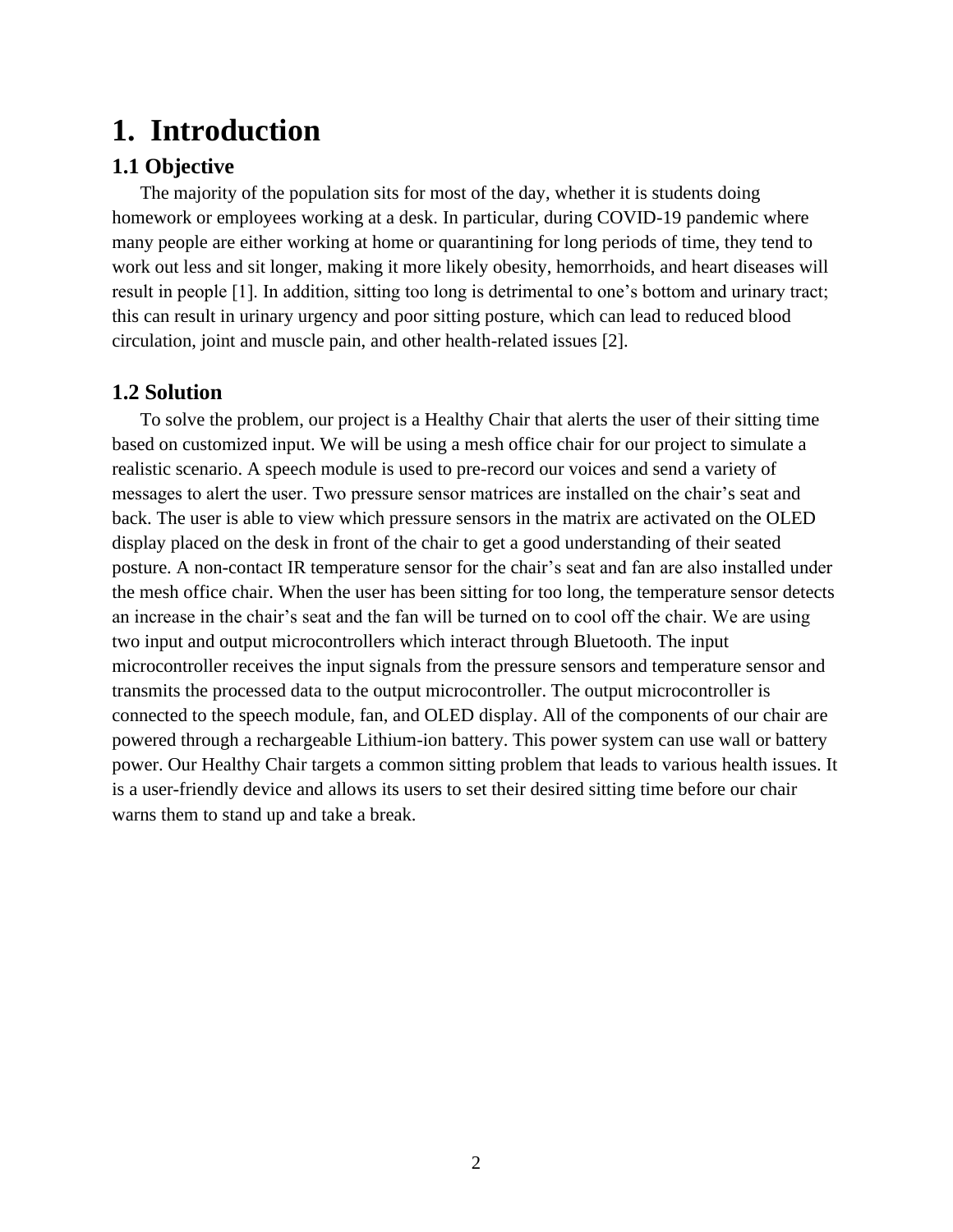## **1.3 Visual Aid**



**Figure 1: Healthy Chair Design and Setup** 



**Figure 2: Mesh Office Chair Example**

Figure 1 and 2 are how we envision our final demo will be. Label 1 on the desk is where the OLED display and speaker are placed. Label 2 is where we will place the pressure sensors. Label 3 is where the on-chair system is placed.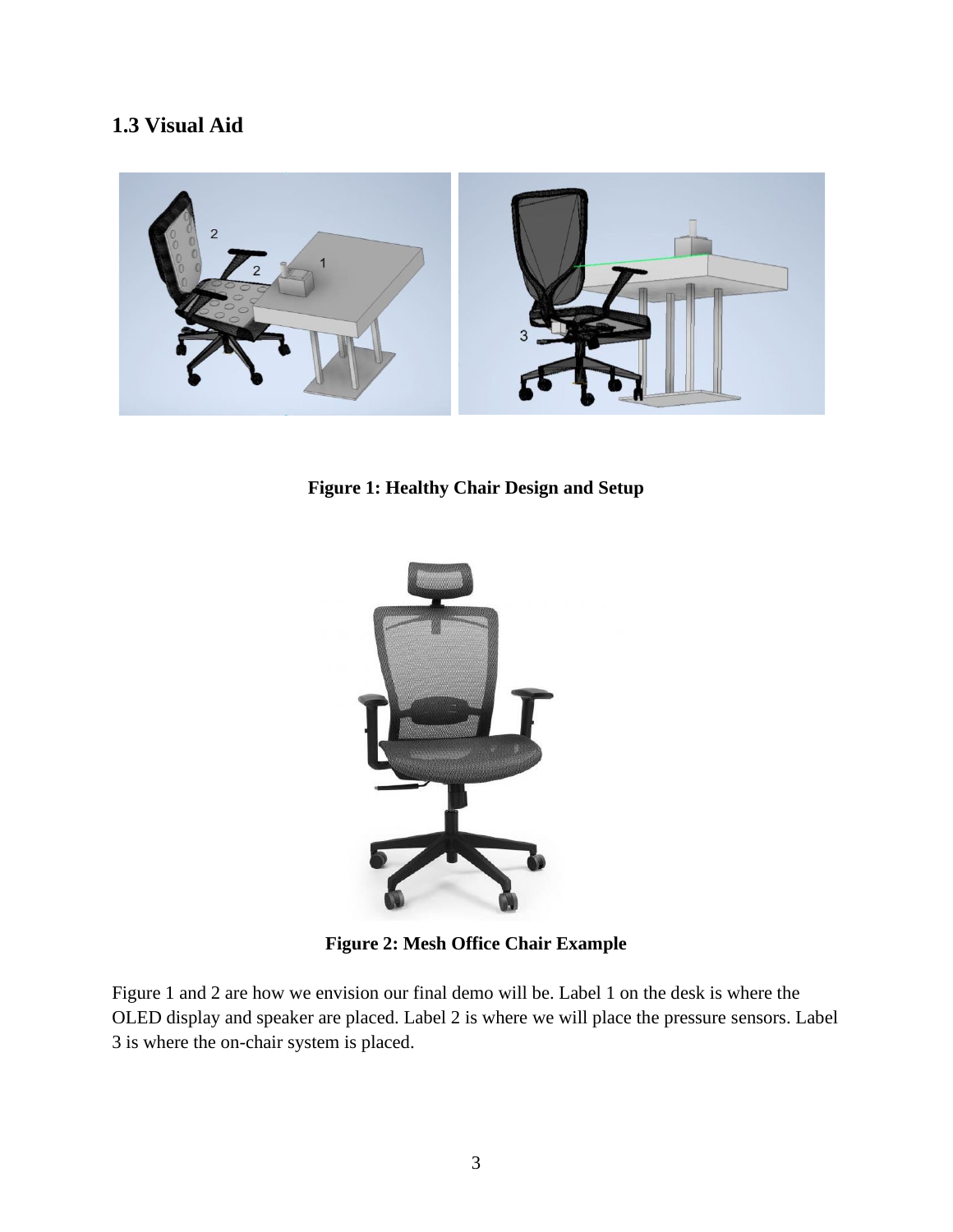## **1.4 High Level Requirements**

- The Healthy Chair must alert the user to stand up using the speech module after the exact time duration inputted by the user through the user interface system
- The OLED display must show the chair seat's temperature and the triggered pressure sensors in real time.
- The Healthy Chair must be able to switch between either a Lithium-ion battery or 120 V AC wall power when the battery is charging.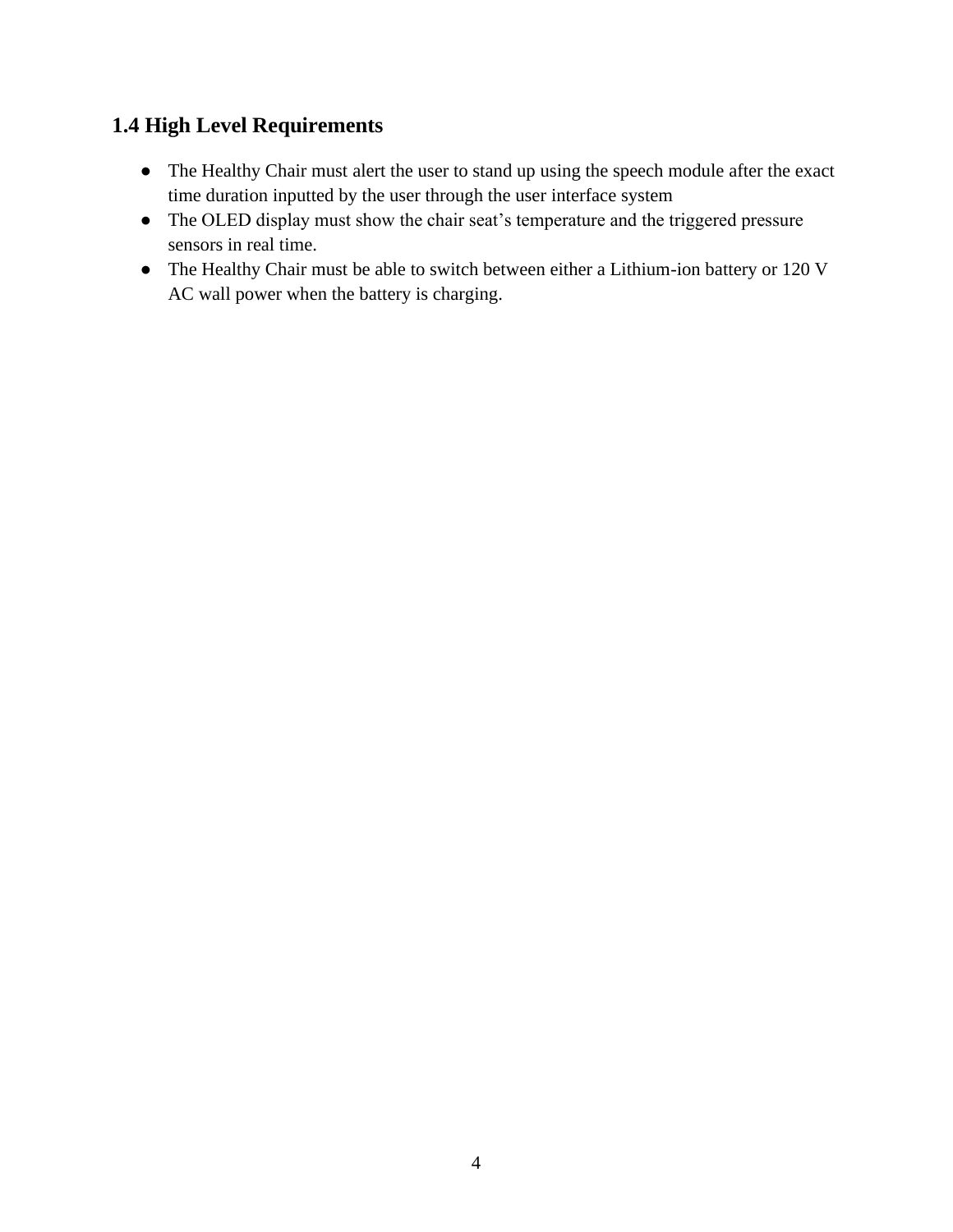# **2. Design**

## **2.1 Block Diagram**

The critical subsystems include the data collection, input power, user power, speech, user interface, microcontrollers, and the OLED display. The user power system is responsible for regulating two different voltages to power the entire user interaction system. The input power subsystem is responsible for charging the battery and regulating the voltage supply. The speech subsystem is responsible for recording and playing audio to alert the user when to take a break. The user interface subsystem is how the user will set parameters and interact with the entire chair system. The OLED display is used to show graphical and text to the user. The microcontrollers form the core subsystem since they control the program logic. They also use Bluetooth via HC05 modules to communicate so additional unnecessary wires are removed.



**Figure 3: Block Diagram**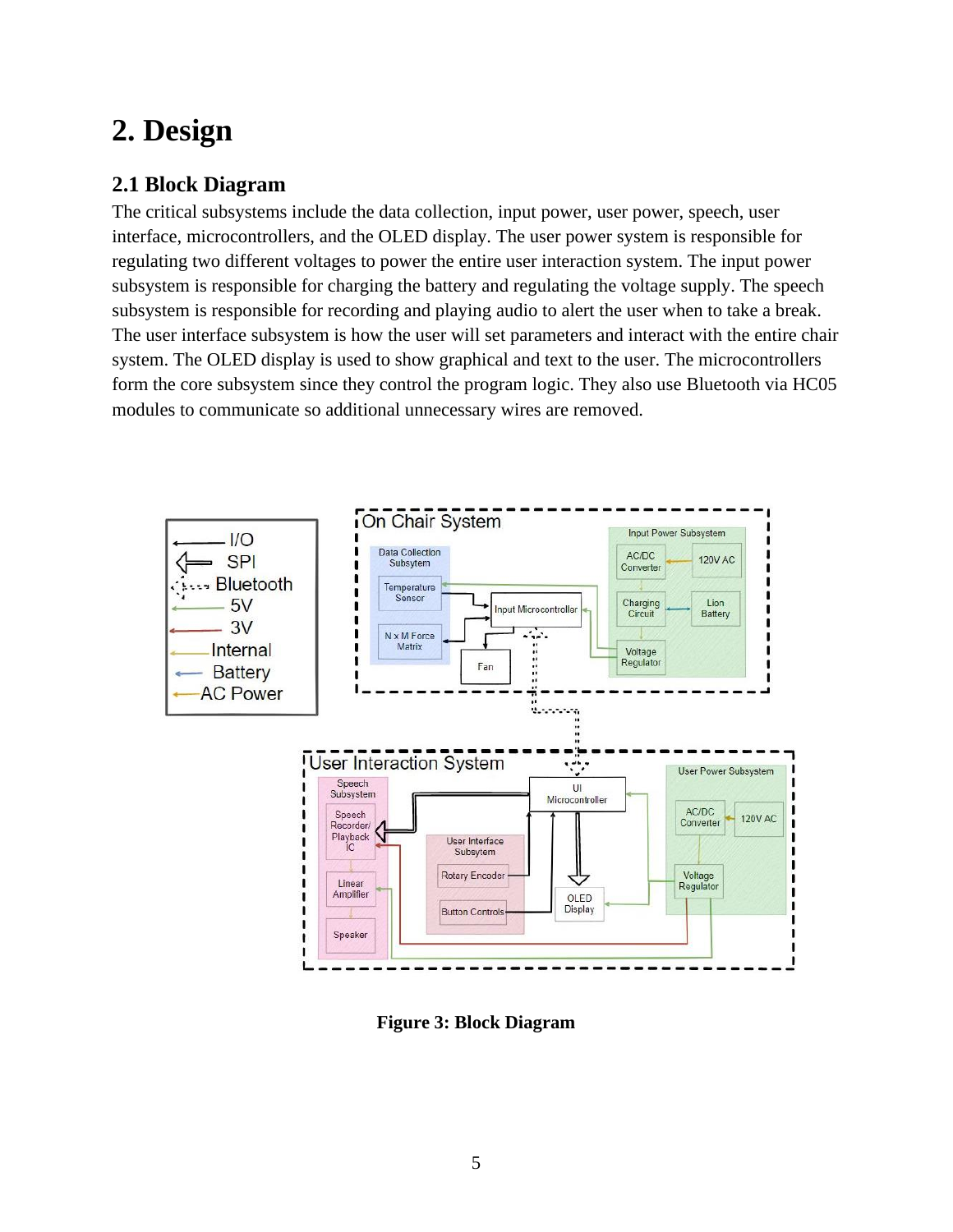### **2.2 Physical Design**



#### **Figure 4: Location of the User Interface System and the Data Collection System**

The Healthy chair consists of two independent systems (denoted as "1" and "2") as shown in Figure 4. Label "1" is the user interface system. It has 3 buttons and a rotary encoder for user interaction. There is also an OLED display to communicate necessary information to the user. The microcontroller in the user system is connected to an HC05 Bluetooth module in order to talk to the microcontroller on the chair. The second system, denoted as "2" in the figure, is for data collection. All 24 force sensitive resistors are connected to it as well as the IR non-contact temperature sensor. The microcontroller continuously scans the sensors to get information about how the user is sitting. This microcontroller is also wired to a HC05 Bluetooth module to communicate with the user interface microcontroller.

#### **2.3 On Chair System**

#### **2.3.1 Data Collection**

First, the data collection subsystem is responsible for collecting data on the user's sitting position. The sensors will be arranged into two separate matrices. There will be a 4x4 matrix on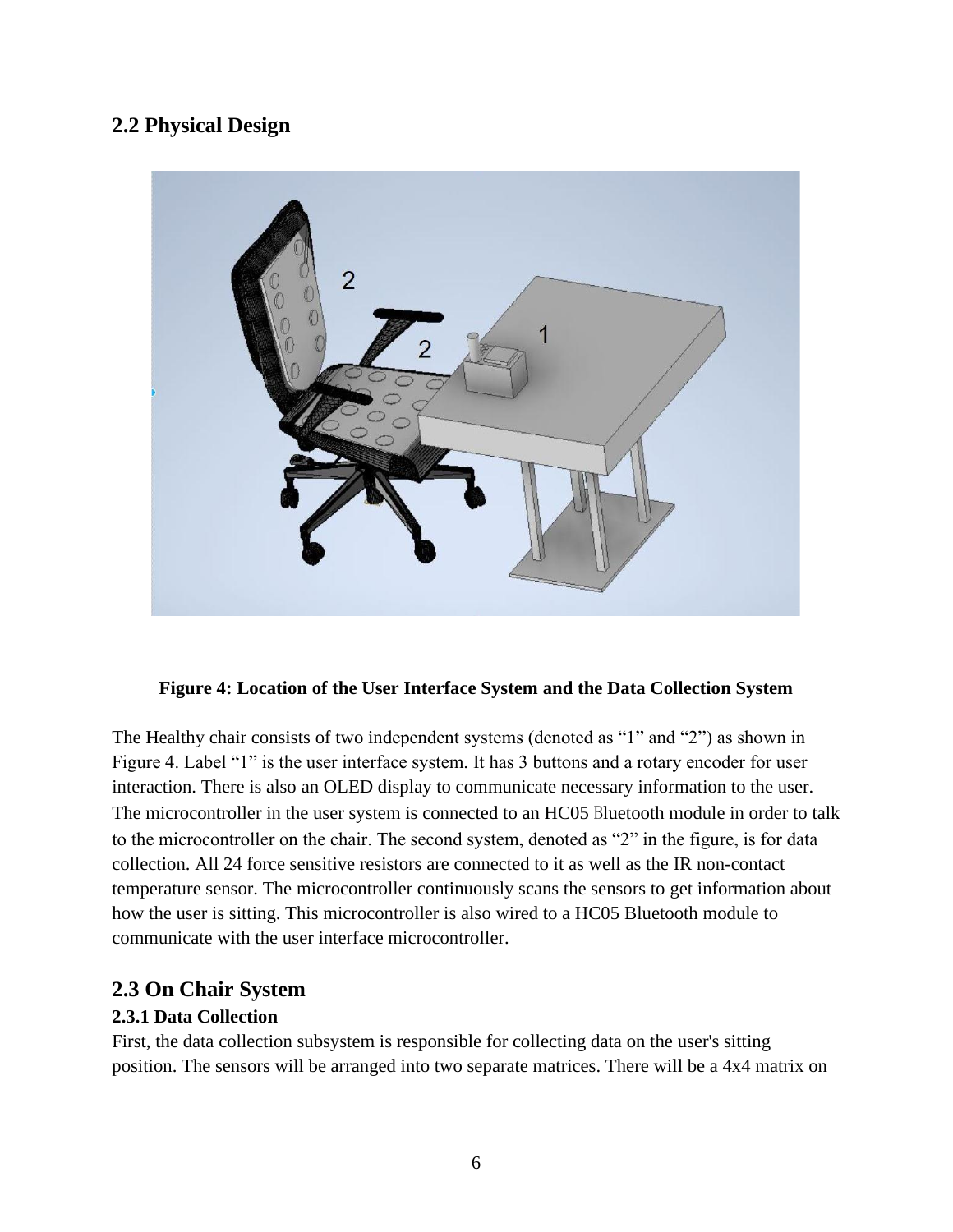the seat cushion and a 4x2 matrix on the back support of the chair. We will read all the sensor values using a scanning algorithm to reduce the number of pins used by the microcontroller.



**Figure 5: Pressure Sensor Matrix Schematic**



Figure 5 shows how the back support matrix is arranged. One row of resistors will be enabled while both columns are read simultaneously. This process will continue until each row has been read. We record the voltage level between the pull up resistor and the FSR and compare it to 5 V. The internal ADC has 10 bits of resolution which means the value of the FSR can be mapped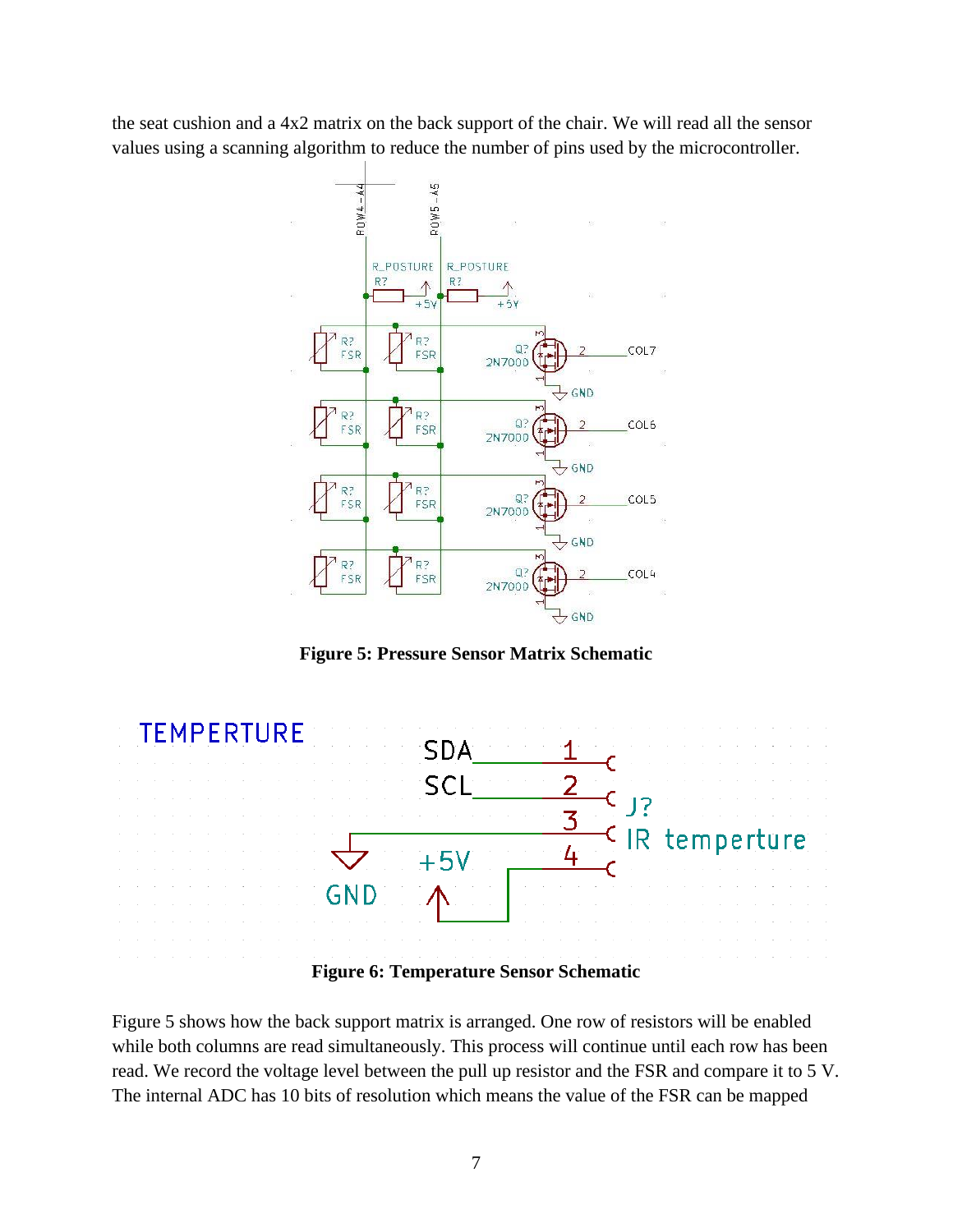between 0 and 1024. The higher the value the less pressure there is on the sensor and vice versa. A value of 1023 means that no one is sitting on the sensor. The other part of the data collection system is the IR temperature sensor. It is connected to the microcontroller via I2C. The temperature sensor can output the object temperature as well as ambient temperature. The Healthy Chair will use this measurement to detect if the user is overheating or has been sitting for too long.

| <b>Requirements</b>                                                                                                | <b>Verifications</b>                                                                                                                                                                                                                                                                                                                                                                                                                                   |
|--------------------------------------------------------------------------------------------------------------------|--------------------------------------------------------------------------------------------------------------------------------------------------------------------------------------------------------------------------------------------------------------------------------------------------------------------------------------------------------------------------------------------------------------------------------------------------------|
| There must be at least 5 different<br>$1_{-}$<br>pressure sensing zones.                                           | 1. We will press on the pressure sensors<br>with five increasing values of force                                                                                                                                                                                                                                                                                                                                                                       |
| The pressure sensors must respond<br>2.<br>within 10 milliseconds.                                                 | and record the voltage across them.<br>We will test for a range from 0-5 V                                                                                                                                                                                                                                                                                                                                                                             |
| 3. The IR temperature sensor must<br>measure the chair seat's temperature<br>with $\pm 0.5^{\circ}$ C of accuracy. | with a 1 V step size.<br>2. We need to turn on power to the<br>pressure sensors we are trying to test.<br>We start the timer when we provide<br>power. We stop the timer after the<br>ADC has returned its value. We then<br>check to see if the value is returned in<br>under 10 milliseconds.<br>3. Use a mercury thermometer and place<br>it on the chair seat's surface. Ensure<br>the temperature sensor's output<br>displayed on the OLED screen |
|                                                                                                                    | matches the reading of the mercury<br>thermometer and satisfies<br>Requirement #3.                                                                                                                                                                                                                                                                                                                                                                     |

#### **Table 1: RV Table for Data Collection**

#### **2.3.2 Input Power**

The on-chair input power subsystem is responsible for providing power to each one of the chair's components. The main source of power is through a 3.7 V Lithium-ion battery. It will be connected to a boost converter so that the necessary 5 V is provided to the temperature sensors and microcontroller. The Lithium-ion battery has a capacity of 2200 mAh and with the total current draw of the on-chair components being less than 100 mA, there should be no issues of power running too low too quickly. In order to keep the battery charged, a charging IC is used to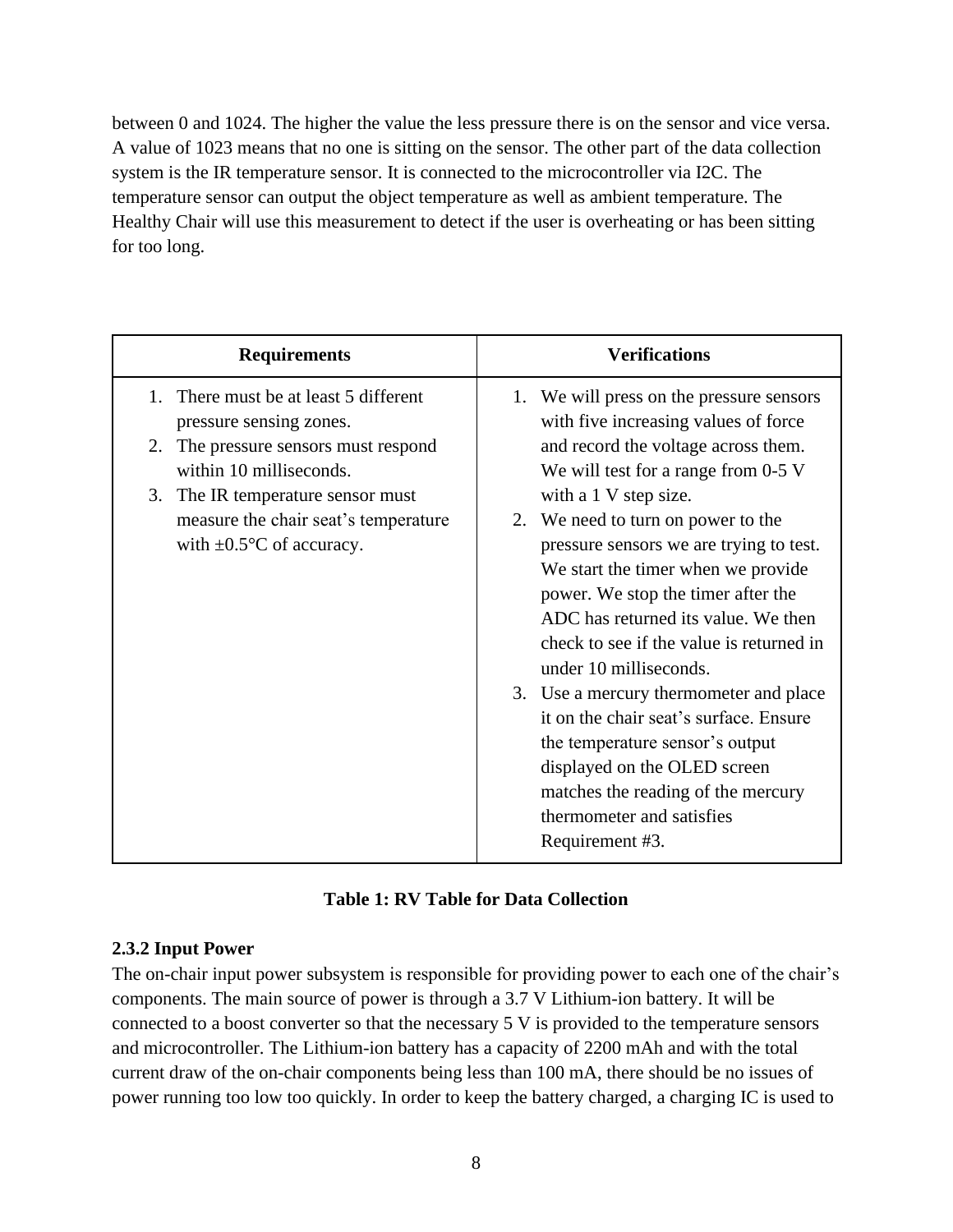ensure that the nominal battery voltage does not drop below its minimum discharge voltage of 2.75 V. The charging circuit will receive power from an AC/DC wall adapter and USB power.



**Figure 7: Chair Input Power Schematic**

| <b>Requirements</b>                                                                                                                                                                                                                                                                                                                         | <b>Verifications</b>                                                                                                                                                                                                                                                                                                                                                                                                                                      |
|---------------------------------------------------------------------------------------------------------------------------------------------------------------------------------------------------------------------------------------------------------------------------------------------------------------------------------------------|-----------------------------------------------------------------------------------------------------------------------------------------------------------------------------------------------------------------------------------------------------------------------------------------------------------------------------------------------------------------------------------------------------------------------------------------------------------|
| 1. When the battery is being charged,<br>power must be drawn from the wall<br>instead of the battery<br>2. When the battery is supplying power,<br>the battery does not drop below its<br>discharge voltage of 2.75 V.<br>3. The battery is stored in a place where<br>the temperature does not exceed its<br>maximum operating temperature | 1. Ensure the battery is placed in parallel<br>with the charging circuit output. Use a<br>current probe to measure current<br>leaving the battery when it is being<br>charged and ensure the current is less<br>than $10 \text{ mA}$ .<br>2. Place voltage probes across the<br>positive and negative terminals of the<br>battery. When the system is running,<br>record the voltage of the battery and<br>monitor that it does not fall below 2.75<br>V. |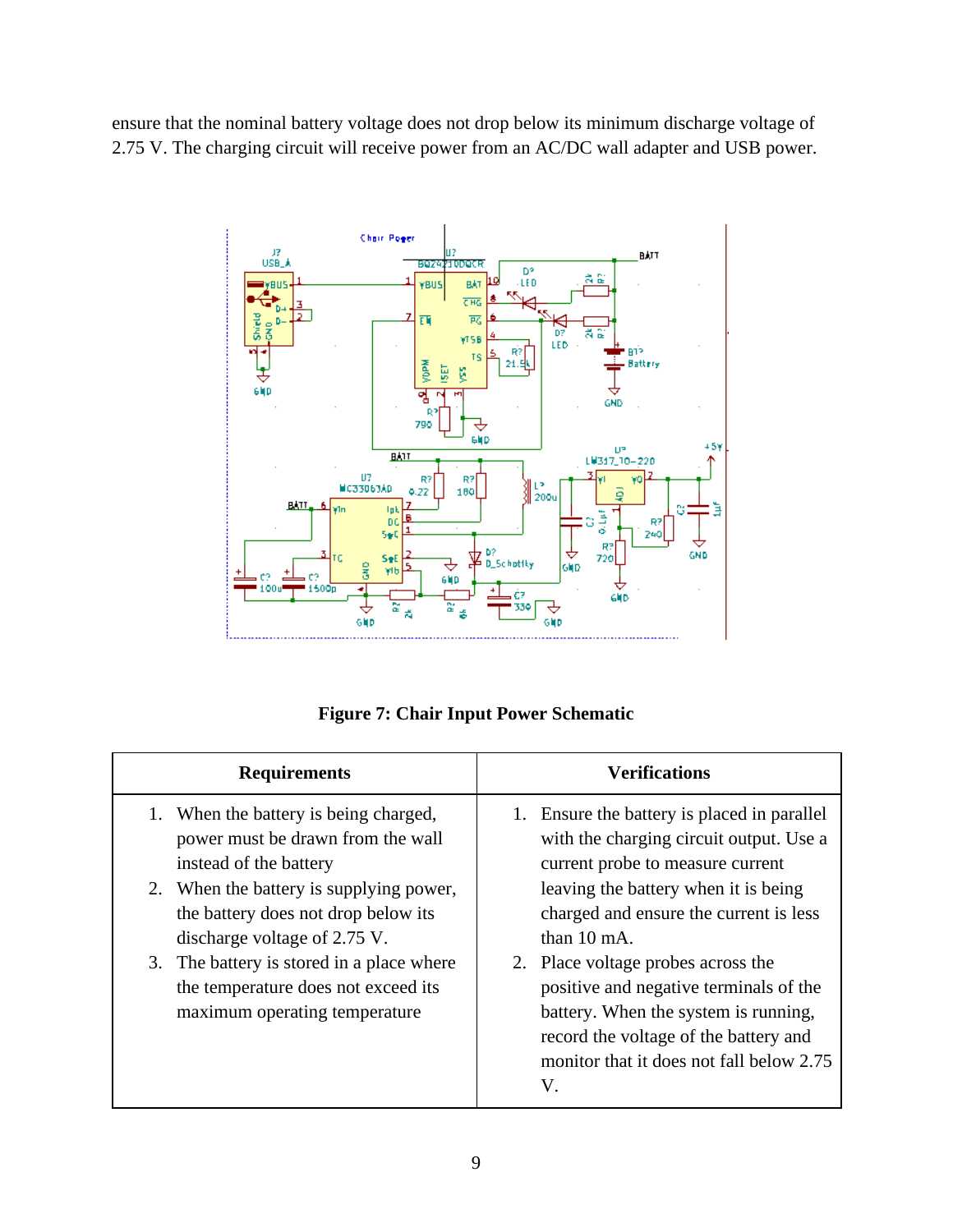|  |  | 3. Once the battery is placed on the chair,<br>measure the temperature with an IR<br>thermometer while the system is<br>running. Monitor that it doesn't not<br>reach 45 $\rm{^{\circ}C}$ while charging and 60 $\rm{^{\circ}C}$<br>when discharging. |
|--|--|-------------------------------------------------------------------------------------------------------------------------------------------------------------------------------------------------------------------------------------------------------|
|--|--|-------------------------------------------------------------------------------------------------------------------------------------------------------------------------------------------------------------------------------------------------------|

#### **Table 2: RV Table for Input Power**

### **2.3.3 Fan**

The fan output consists of a fan placed under the chair to cool the user when the chair's seat overheats. It receives its power from the microcontroller via general IO.

| <b>Requirements</b>                                                                                                                                  | <b>Verifications</b>                                                                                                                                                                                                                                                              |
|------------------------------------------------------------------------------------------------------------------------------------------------------|-----------------------------------------------------------------------------------------------------------------------------------------------------------------------------------------------------------------------------------------------------------------------------------|
| 1. The fan must have a noise output of<br>less than or equal to 25dB.<br>2. The fan must cool off the chair by $1\pm$<br>$0.5$ °C within 10 minutes. | 1. Measure the noise output of the fan by<br>using a decibel meter and ensure it<br>maintains below our set threshold<br>2. When the fan is working, use an IR<br>thermometer to measure the chair<br>seat's temperature for 10 minutes and<br>ensure it satisfies Requirement #2 |

#### **Table 3: RV Table for Fan**



**Figure 8: Fan Schematic**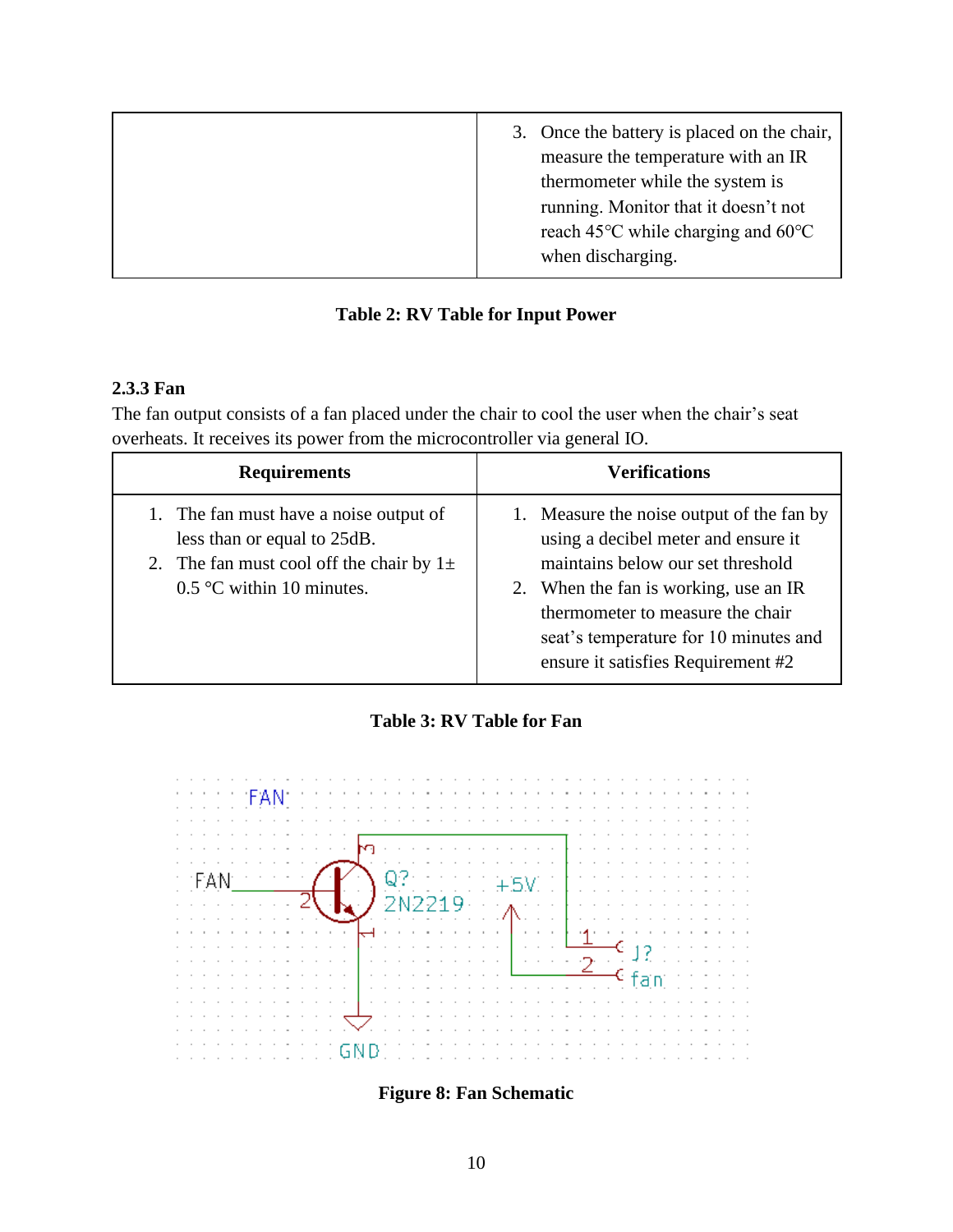## **2.4 User Interaction System**

## **2.4.1 Speech**

Controlled by the microcontroller and powered by the power system, the speech module consists of a voice recording chip, a linear amplifier, a microphone, and a speaker. After it receives an active high signal from the microcontroller, the speech module is able to play our pre-recorded sound to alert the user.



**Figure 9: Speech Module Schematic**

| <b>Requirements</b>                               | <b>Verifications</b>                   |
|---------------------------------------------------|----------------------------------------|
| 1. The ISD4002 voice chip must be                 | 1. Measure output voltages from the    |
| provided with a voltage of $3 \text{ V} \pm 10\%$ | ISD4002 voice chip and from the        |
| from the voltage regulator, and the               | LM4860 linear amplifier using a        |
| LM4860 linear amplifier must be                   | voltmeter or oscilloscope, and ensure  |
| provided with a voltage of $5 \text{ V} \pm 10\%$ | they maintain a steady voltage of 3 V  |
| from the power supply.                            | allowing a 10% deviation and 5 V       |
| 2. The ISD4002 voice chip must supply             | allowing a 10% deviation, respectively |
| an output current of $25 \text{ mA} \pm 10\%$     | 2. Measure output currents from the    |
| when recording, and the LM4860                    | ISD4002 voice chip and from the        |
| linear amplifier must supply an output            | LM4860 linear amplifier using an       |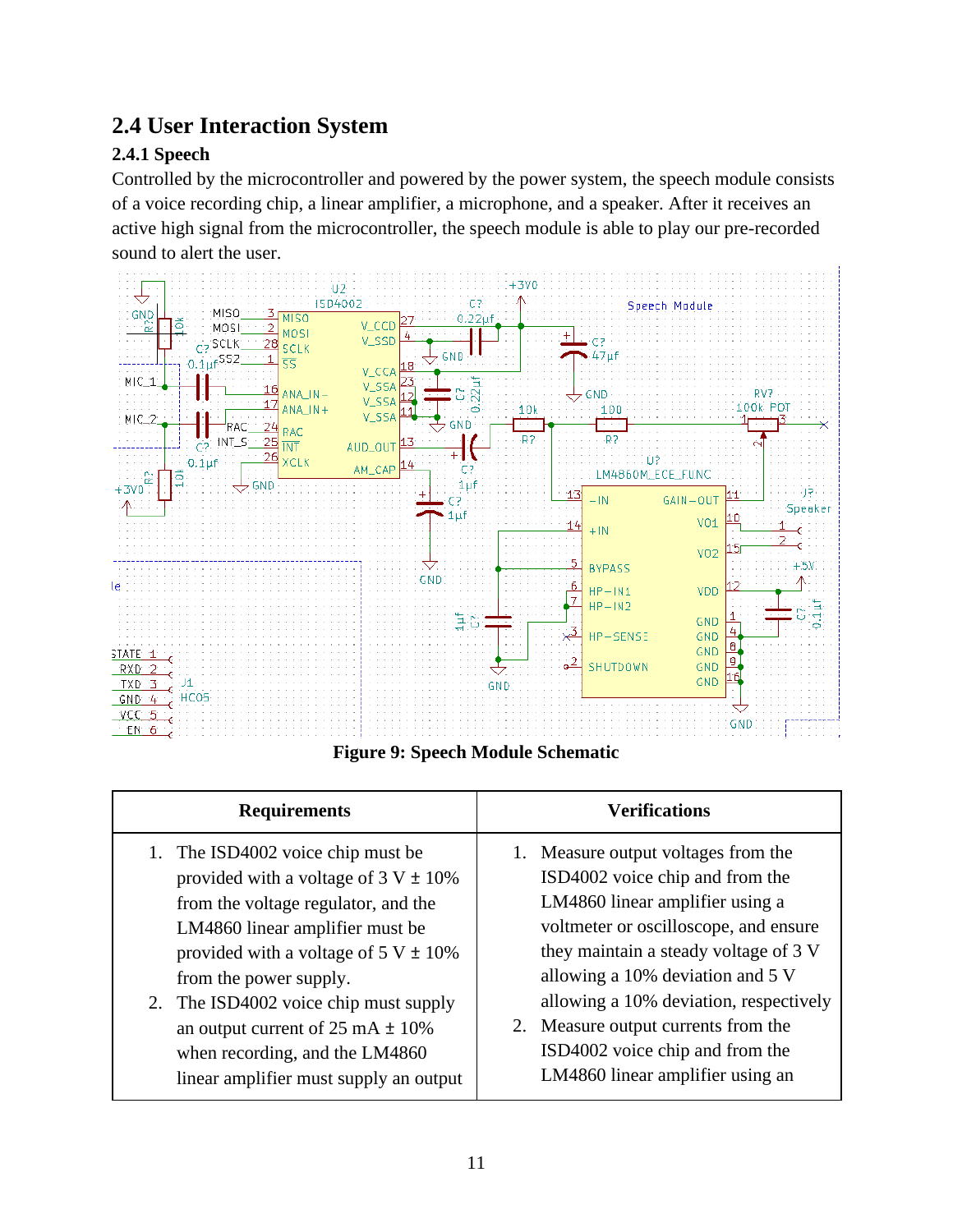| current of 15 mA $\pm$ 10% when playing<br>back the recording.<br>3. The speech module must record and<br>replay our voices for 20-30 seconds<br>clearly and comprehensively.<br>4. The speech module must maintain its<br>temperature below $70^{\circ}$ C. | ammeter, and ensure they maintain a<br>steady current of 25 mA allowing a<br>10% deviation and 15 mA allowing a<br>10% deviation, respectively<br>3. Record a 25-second speech of warning<br>into the speech module and make sure<br>it can record and accurately play back<br>the recordings<br>4. When the speech module is working,<br>use an IR thermometer to measure its<br>ambient temperature for 5 minutes and<br>ensure the thermometer's reading<br>satisfies Requirement #4 |
|--------------------------------------------------------------------------------------------------------------------------------------------------------------------------------------------------------------------------------------------------------------|-----------------------------------------------------------------------------------------------------------------------------------------------------------------------------------------------------------------------------------------------------------------------------------------------------------------------------------------------------------------------------------------------------------------------------------------------------------------------------------------|
|--------------------------------------------------------------------------------------------------------------------------------------------------------------------------------------------------------------------------------------------------------------|-----------------------------------------------------------------------------------------------------------------------------------------------------------------------------------------------------------------------------------------------------------------------------------------------------------------------------------------------------------------------------------------------------------------------------------------------------------------------------------------|

#### **Table 4: RV Table for Speech Module**

#### **2.4.2 OLED Display**

The OLED display will be used to let the user know what is going on with the chair. The OLED connects to the microcontroller via SPI. The OLED has a few other IO pins for extra features like reading from an SD card to drawing bitmaps. We will use the OLED display to present menus for user interaction and a graphical representation of how the user is sitting as well as any other pertinent information.



**Figure 10: OLED Display Schematic**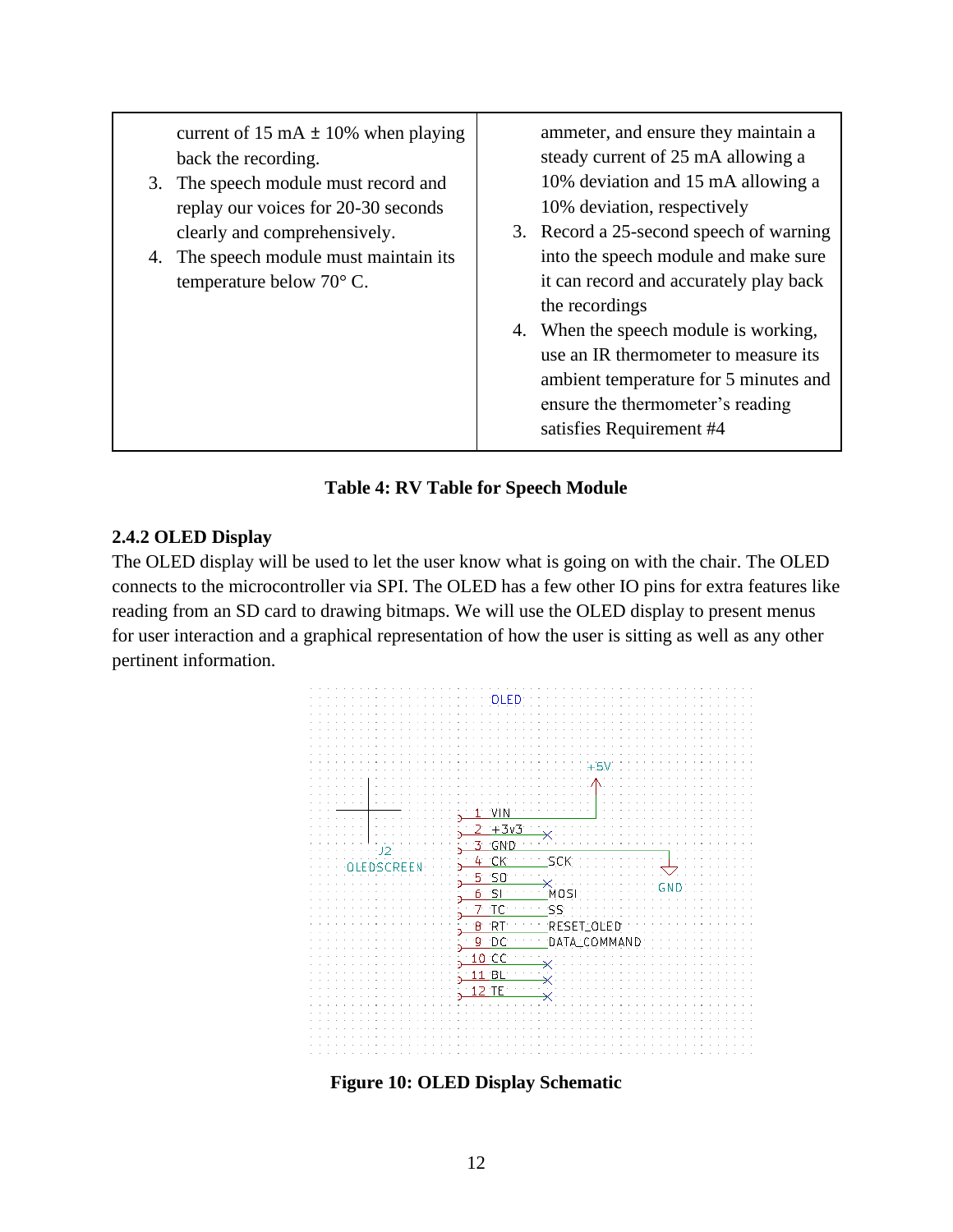| <b>Requirements</b>                                                                                                            | <b>Verifications</b>                                                                                                                                                              |
|--------------------------------------------------------------------------------------------------------------------------------|-----------------------------------------------------------------------------------------------------------------------------------------------------------------------------------|
| 1. OLED display should display all<br>pertinent information<br>2. OLED response time should be within<br>one second from input | 1. To verify functionality, we will have<br>to watch the display as we use the<br>chair system<br>2. To verify we will time when we input<br>something until the screen responds. |

|  |  |  |  |  | <b>Table 5: RV Table for OLED Display</b> |
|--|--|--|--|--|-------------------------------------------|
|--|--|--|--|--|-------------------------------------------|

#### **2.4.3 User Power**

The user power system is meant to provide constant power to the components that do not live on the chair and are placed on the user's desk. The user power consists of a wall adapter that takes input of 120 V AC and outputs a steady 9 V DC. The OLED display and the speech/speaker system are the two main devices needed to be powered. The OLED display runs at 3 V with an average current draw of 20 mA. The speech/speaker system requires 3 V/33 mA for the speaker unit, 3 V/1 mA for the voice recording IC, and 3 V/7 mA for the amplifier.



|  |  | <b>Figure 11: User Power Schematic</b> |
|--|--|----------------------------------------|
|  |  |                                        |

| <b>Requirements</b>                                                               | <b>Verifications</b>                                                                  |
|-----------------------------------------------------------------------------------|---------------------------------------------------------------------------------------|
| 1. Both linear voltage regulators must<br>provide $5 \pm 0.5$ V and $3 \pm 0.3$ V | 1. With the load(s) connected to either $3$<br>V or 5 V regulator, the output voltage |
| 2. Each output of the linear voltage                                              | is measured within 10% of $3 \text{ V}$ and $5 \text{ V}$                             |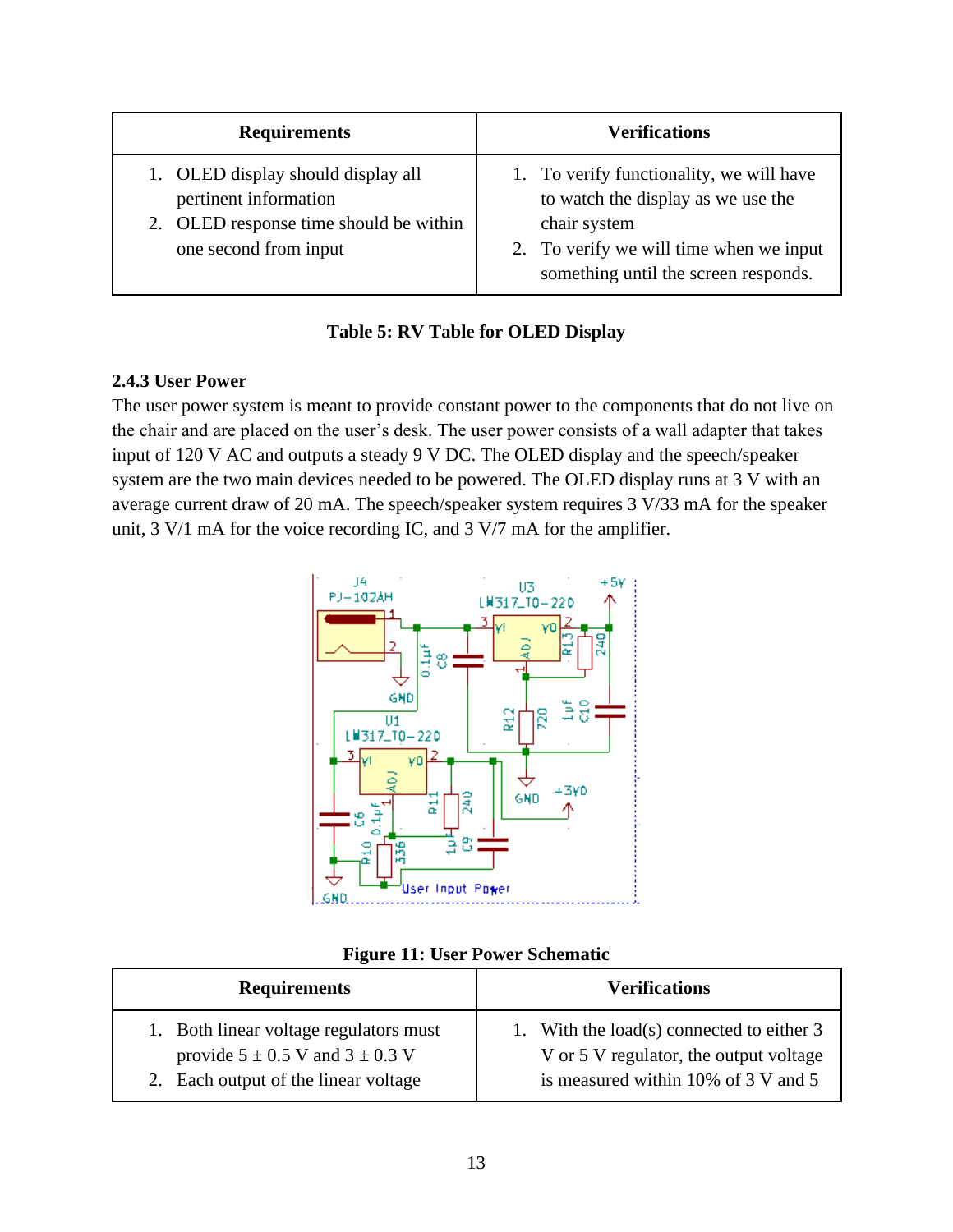| regulator must be at least 100 mA | 2. The output current is connected to a<br>multimeter. The current draw is at<br>least 100 mA for each of the output<br>devices. |
|-----------------------------------|----------------------------------------------------------------------------------------------------------------------------------|
|-----------------------------------|----------------------------------------------------------------------------------------------------------------------------------|

#### **Table 6: RV Table for User Power**

#### **2.4.4 User Interface**

The user interface is what the user will use to provide input for the chair. It will be used to set settings and desired parameters for each user. It consists of 3 buttons and one rotary encoder. It is connected to the microcontroller via general IO. The rotary encoder will be used to set inputs that would be tedious to set with buttons like time and temperature.



|  |  | Figure 12: User Interface Schematic |
|--|--|-------------------------------------|
|  |  |                                     |

| <b>Requirements</b>                        | <b>Verifications</b>                     |  |
|--------------------------------------------|------------------------------------------|--|
| 1. All buttons and rotary encoder react to | 1. Clicking the buttons and twisting the |  |
| user input.                                | encoder should change menus and          |  |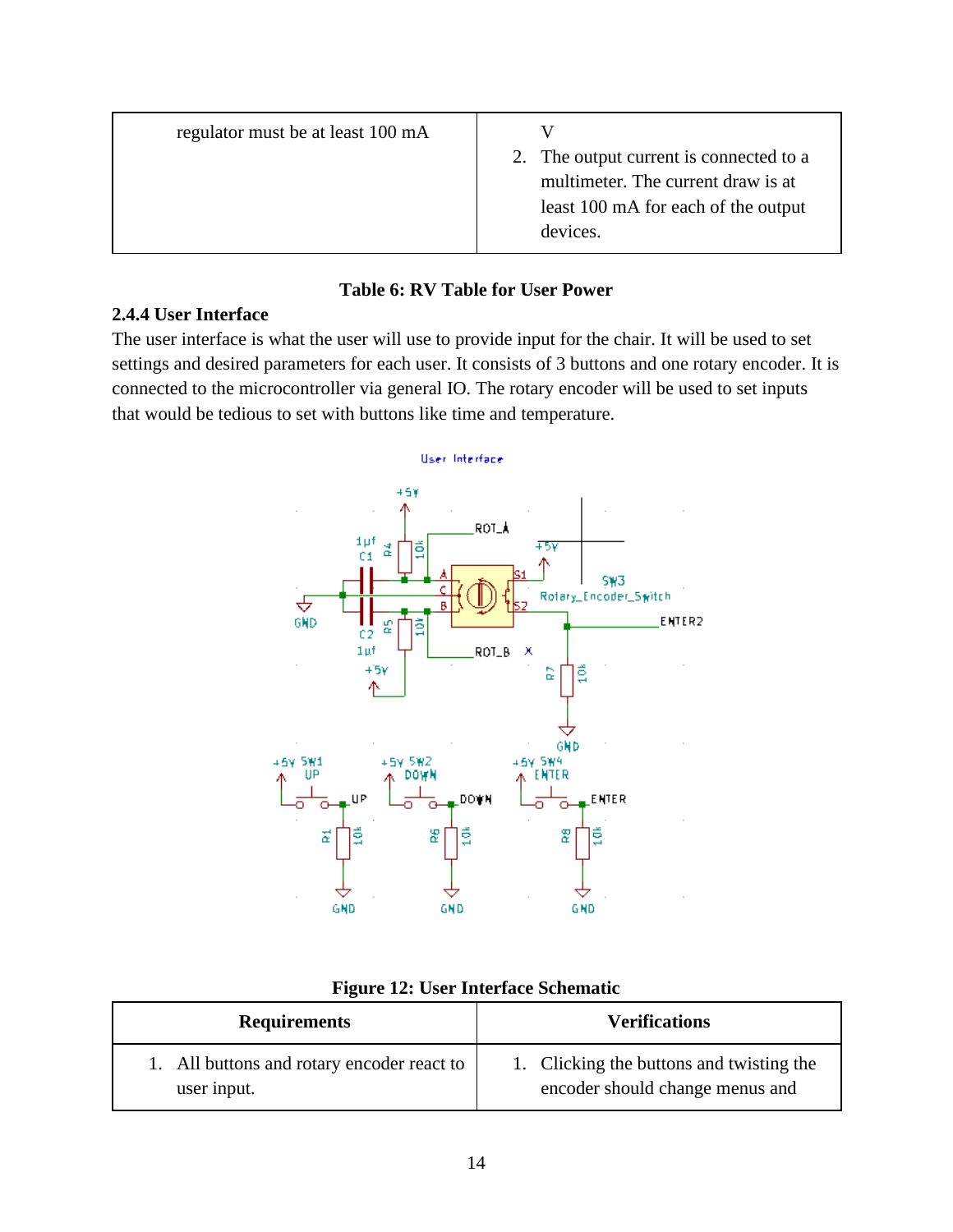|  | settings on the OLED display. The<br>OLED display should react<br>accordingly when a button is clicked. |  |
|--|---------------------------------------------------------------------------------------------------------|--|
|  |                                                                                                         |  |

#### **Table 7: RV Table for User Interface**

## **2.5 Microcontroller Systems**

The microcontroller system is the logic unit for the Healthy Chair. We have two ATMEGA1284- PU microcontrollers for both of our systems. The microcontroller on the chair system is responsible for collecting data and sending it over to the user microcontroller. The user microcontroller is responsible for driving all the peripherals including the speech, OLED, and user interface. The two microcontrollers interact via serial port which is connected to the HC05 Bluetooth modules.



**Figure 13: Microcontrollers Schematic**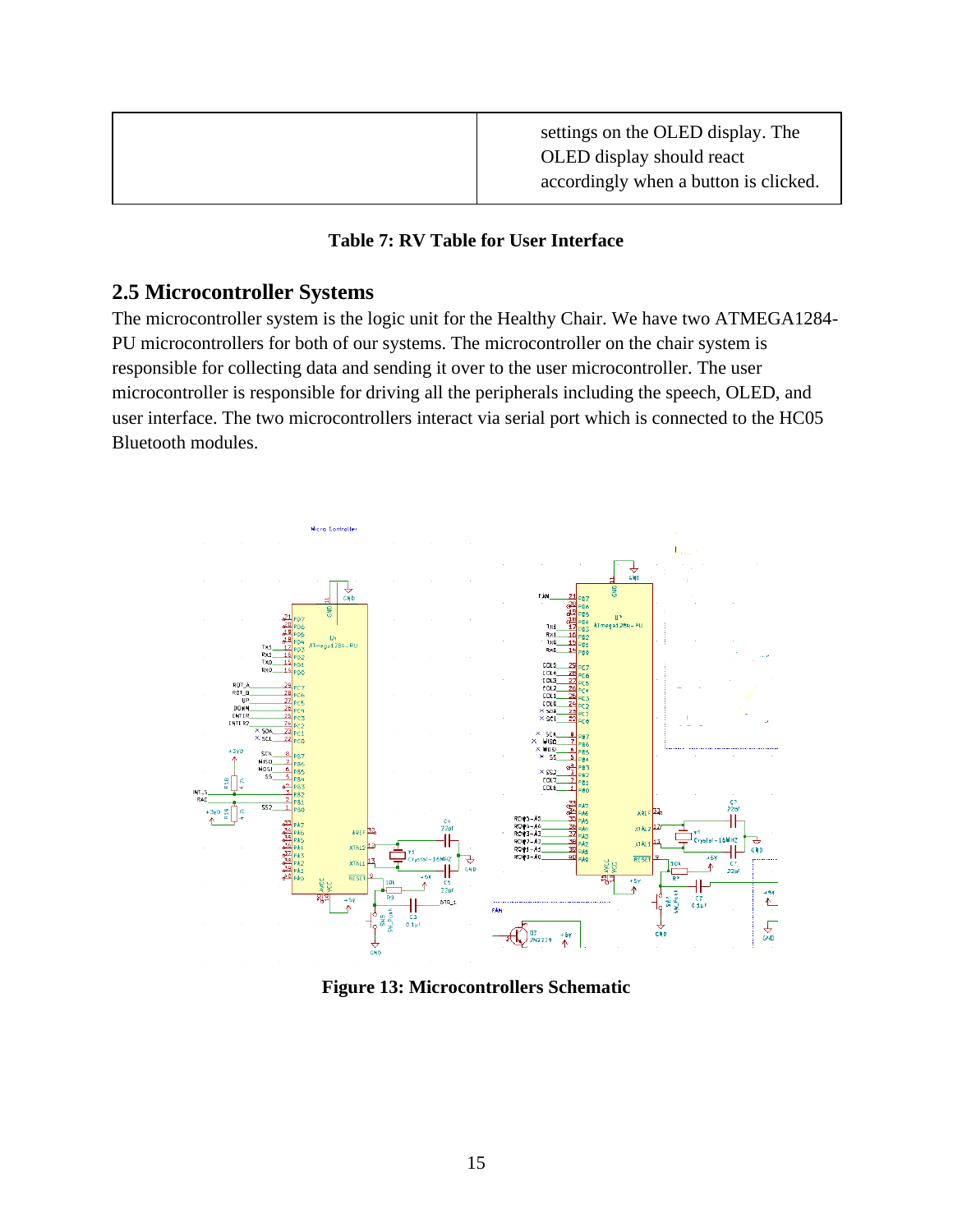| <b>Requirements</b>                                                                                   | <b>Verifications</b>                                                                                                                                                                                                                                                                                                                                                               |  |  |
|-------------------------------------------------------------------------------------------------------|------------------------------------------------------------------------------------------------------------------------------------------------------------------------------------------------------------------------------------------------------------------------------------------------------------------------------------------------------------------------------------|--|--|
| The microcontrollers can<br>$1_{-}$<br>communicate via Bluetooth                                      | 1. Data will be sent over to the<br>microcontroller every 2 seconds. The<br>OLED display will display how long<br>between every Bluetooth send.                                                                                                                                                                                                                                    |  |  |
| User parameters can be changed from<br>the user interface.<br>Parameters are remembered between<br>3. | 2. After a user parameter is changed for<br>example duration of sitting. The<br>microcontroller will act accordingly.<br>Say the time is changed to two<br>minutes, then the chair will alert the<br>user that they have been sitting too<br>long exactly after two minutes.<br>Changing this value again to one<br>minute will verify that we can change<br>and store parameters. |  |  |
| power cycles                                                                                          | 3. Cycling power to the microcontrollers<br>and then checking the parameter list<br>should display what was set before the<br>power cycle.                                                                                                                                                                                                                                         |  |  |

**Table 8: RV Table for Microcontrollers**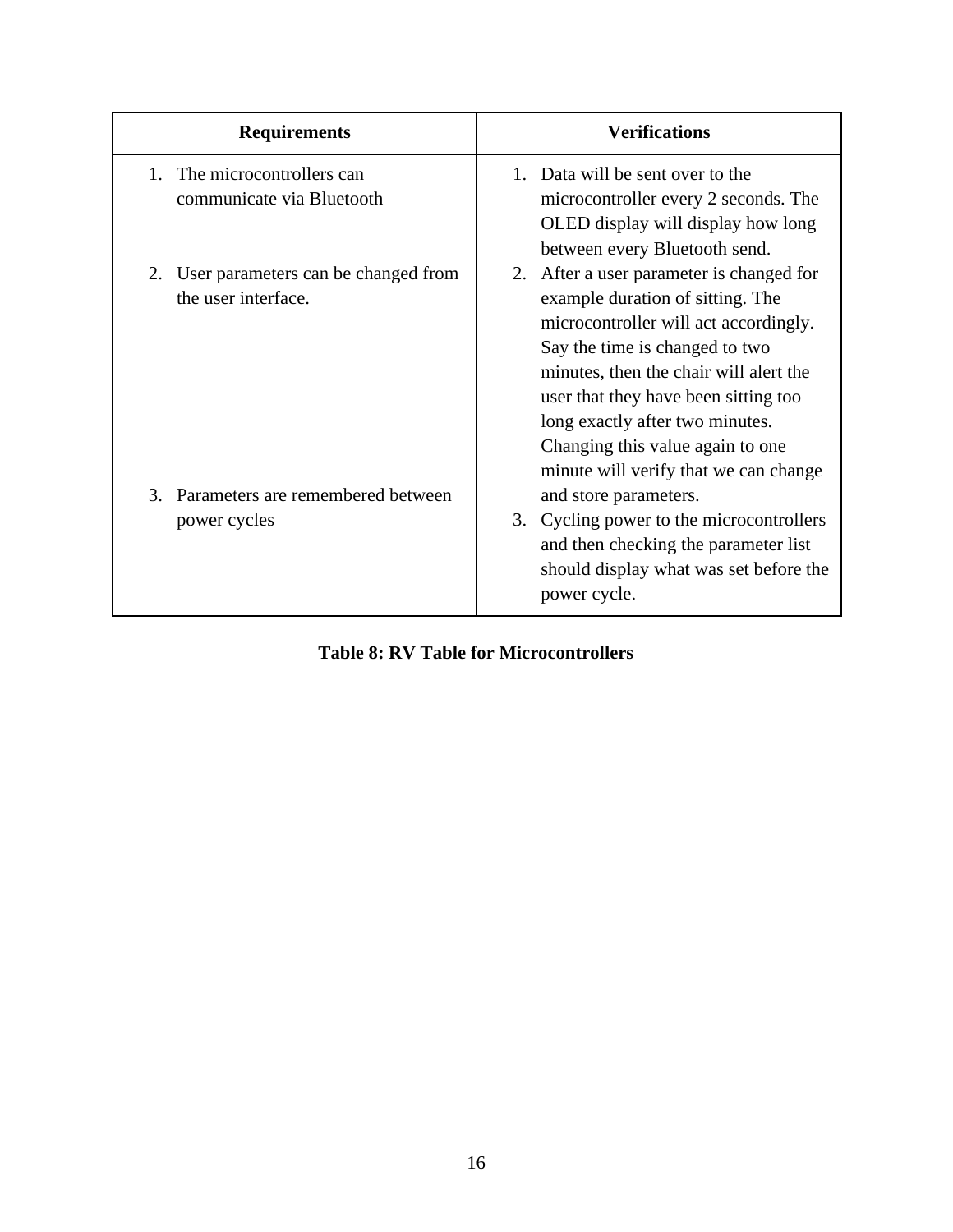## **2.6 Circuit Schematic**



**Figure 14: User Interface Schematic**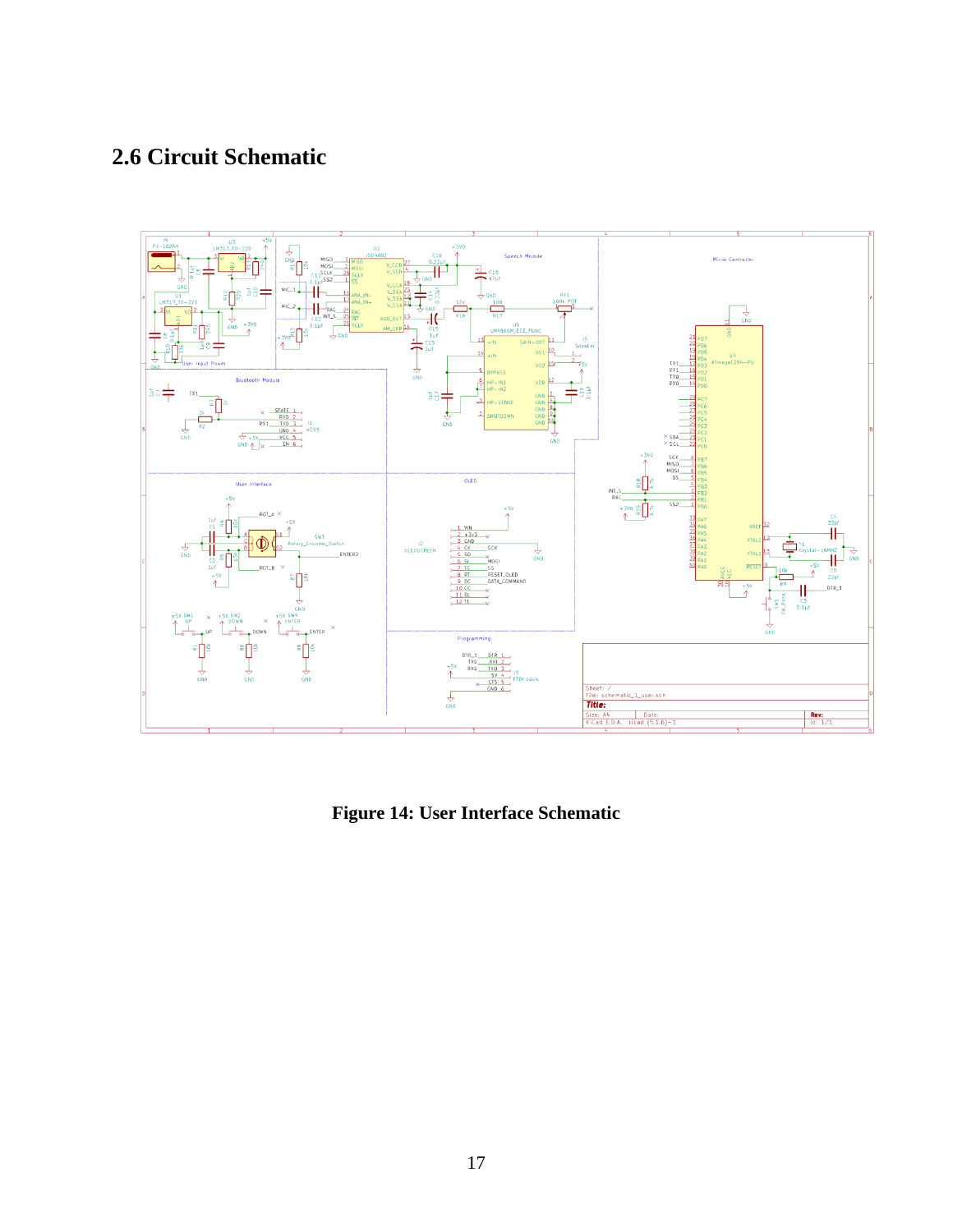

**Figure 15: On-Chair Subsystem Schematic**

#### **2.7 Tolerance Analysis**

The most important factor in the healthy chair is the force sensing matrix and the battery life of the on-chair system. For the pressure sensing matrix, we need to ensure that each individual pressure sensor can give us an accurate data reading within one of our predefined zones. We know that we do not need precise force outputs but we need the force outputs to be accurate when measured relative to the other pressure sensors on the chair. Our ADC has a 10-bit clarity so we can map the force in a range between 0 and 1024. In Figure 15, we see that the resistance profile is on a logarithmic curve. This heavily influences what resistor we use in series. In Figure 16 we see the Vout curve is different depending which resistors are used in series. We will need to see what resistor we have to use to have the most differentiable force profile. We also have the schematic flipped in order to use the matrix algorithm and so the  $V_{OUT}$  is inverted from that graph. The last thing we need to consider is to choose a large enough resistor in order to conserve battery power. We have 24 pressure sensors that will be running constantly and could end up drawing a lot of power.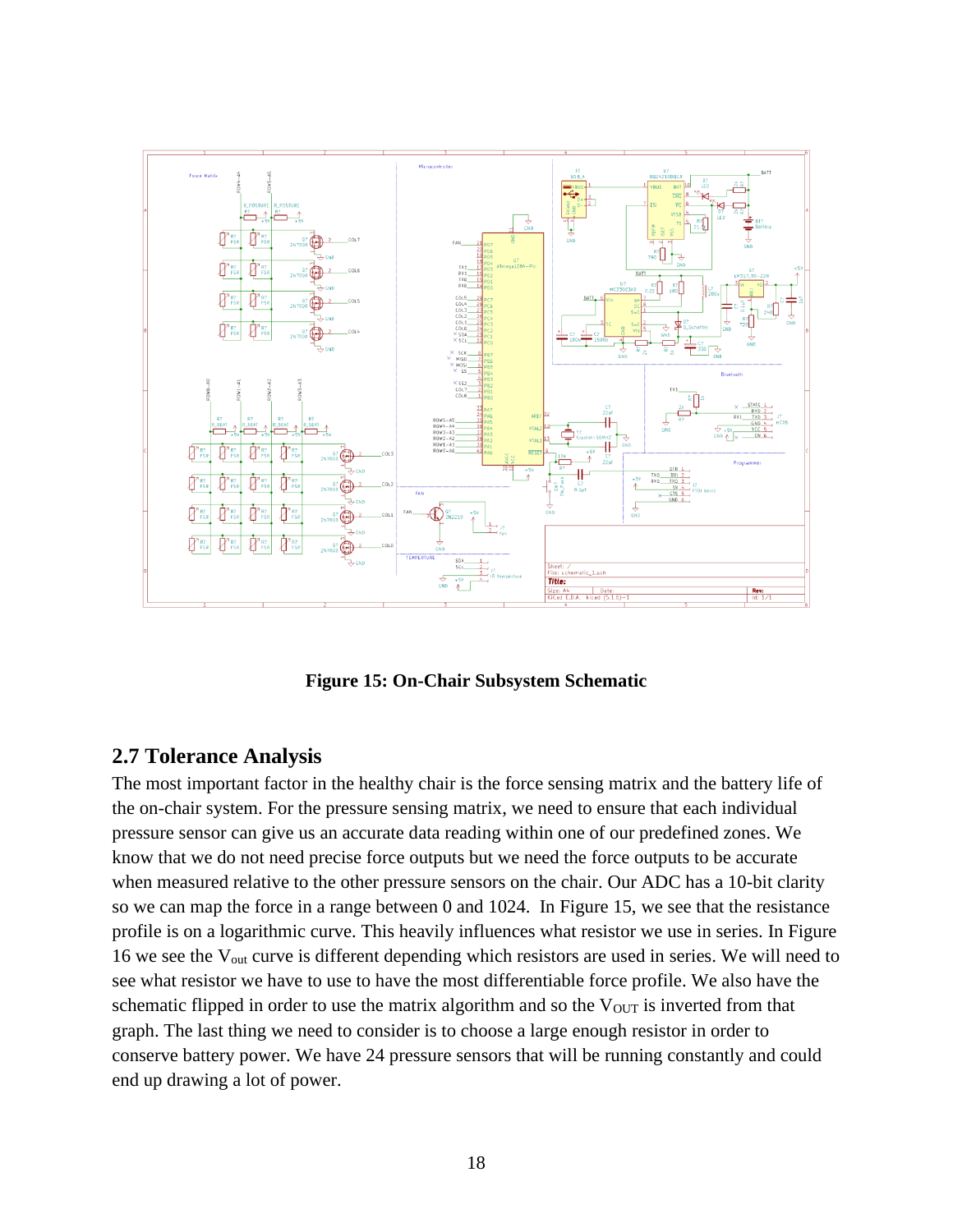

**Figure 16: Resistance vs Force Logarithmic Relationship**

![](_page_19_Figure_2.jpeg)

**Figure 17: VOUT vs Force with Various Resistor Values**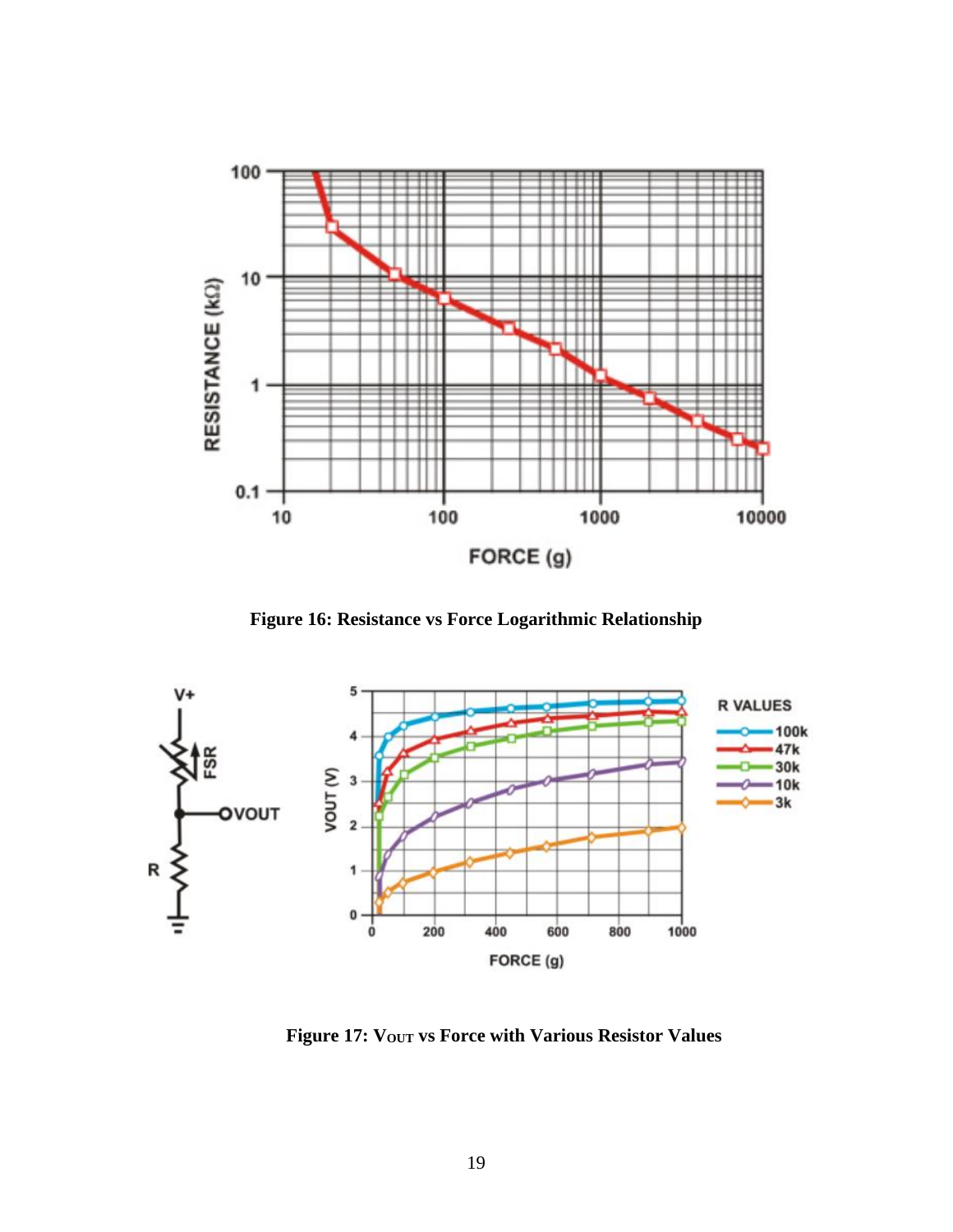# **3. Cost and Schedule**

## **3.1 Cost Analysis**

**3.1.1 Parts**

| <b>Description</b>            | <b>Manufacturer</b>           | Part#           | Quantity       | <b>Individual</b><br>$Cost$ (\$) | <b>Bulk Cost (\$)</b> |
|-------------------------------|-------------------------------|-----------------|----------------|----------------------------------|-----------------------|
| <b>OLED</b> Display           | Adafruit                      | ST7789          | 1              | 24.99                            | 24.99                 |
| Wire                          | Adafruit                      | 1528-4730-ND    | $\mathbf{1}$   | 6.95                             | 6.95                  |
| Thin Film Pressure Sensor     | <b>DFRobot</b>                | RP-C18.3-ST     | 24             | 5.00                             | 120.00                |
| <b>Bluetooth Module</b>       | <b>DEVMO</b>                  | $HC-05$         | $\mathbf{1}$   | 19.99                            | 19.99                 |
| <b>IR Temperature Sensor</b>  | <b>DFRobot</b>                | MLX90614        | $\mathbf{1}$   | 16.00                            | 16.00                 |
| Microcontroller               | Microchip<br>Technology       | ATMega1284      | $\overline{2}$ | 6.77                             | 13.54                 |
| Office Chair                  | Furmax                        |                 | $\mathbf{1}$   | 154.98                           | 154.98                |
| Linear Amplifier              | Texas<br><b>Instruments</b>   | <b>LM4860M</b>  | 1              | 3.08                             | 3.08                  |
| Speaker                       | <b>CUI Devices</b>            | CLS0231-L152    | $\mathbf{1}$   | 4.73                             | 4.73                  |
| Voice Record IC               | Nuvoton                       | ISD4002-240PY   | $\mathbf{1}$   | 8.59                             | 8.59                  |
| Voltage Regulator             | <b>Torex</b><br>Semiconductor | XC6206P302MR-G  | $\mathbf{1}$   | 0.65                             | 0.65                  |
| <b>Power Barrel Connector</b> | <b>CUI Devices</b>            | <b>PJ-102AH</b> | $\mathbf{1}$   | 0.81                             | 0.81                  |
| <b>Switch Push Button</b>     | E-Switch                      | TL2230OAF 140   | $\mathbf{1}$   | 0.75                             | 0.75                  |
| <b>USB</b> Connector          | <b>GCT</b>                    | USB1130-15      | $\mathbf{1}$   | 0.79                             | 0.79                  |
| <b>Boost Converter</b>        | Texas<br>Instruments          | MC33063A        | $\mathbf{1}$   | 0.40                             | 0.40                  |
| Lithium-ion Battery           | PKCell                        | 1781            | $\mathbf{1}$   | 9.95                             | 9.95                  |
| <b>JST</b> Connector          | TE Connectivity               | 440055-2        | $\mathbf{1}$   | 0.26                             | 0.26                  |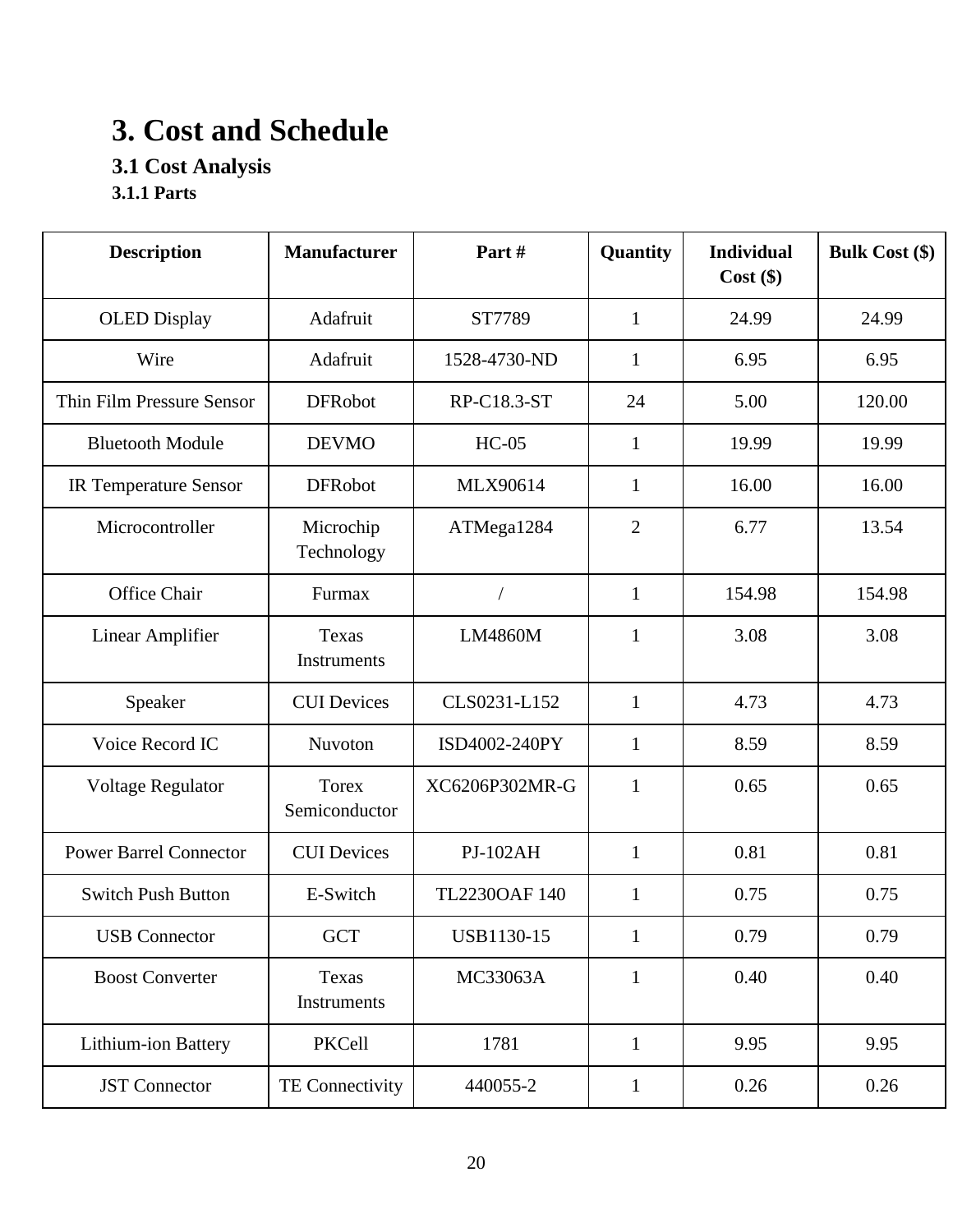| Charging IC  | Texas<br>Instruments | BQ24210DQCR | 2.85 | 2.85   |
|--------------|----------------------|-------------|------|--------|
| Fan          | Sunon Fans           | MF40100V2   | 6.01 | 12.02  |
| <b>Total</b> |                      |             |      | 401.33 |

#### **Table 9: Materials Cost**

#### **3.1.2 Labor**

Assuming the salary of labor is \$30/hour for each individual, each team member works for an average of 10 hours per week, and there are 16 weeks throughout the spring semester (including spring break since we will also work on the project). Hence, the estimated total labor cost per team member is  $30(\frac{5}{hour}) * 2.5 * 10(hours) * 16 = $12,000$ , and the estimated total labor cost for our team is  $$12,000 * 3 = $36,000$ .

#### **3.1.3 Total Cost**

Combining the costs for labor and parts, our project's sum of costs is estimated to be \$36,000 +  $$401.33 = $36,401.33$ 

| Week      | <b>Tod</b>                      | <b>Alan</b>                     | <b>Ryan</b>                     |
|-----------|---------------------------------|---------------------------------|---------------------------------|
| 2/14/2022 | <b>Research Part Number for</b> | <b>Research Part Number for</b> | <b>Research Part Number for</b> |
|           | Speech Module                   | Microcontroller                 | Power                           |
| 2/21/2022 | Design Speech PCB               | Design Microcontroller PCB      | Design Power PCB                |
|           | $circuits/schemistry + Work$    | $circuits/schemistry + Work$    | $circuits/schemistry + Work$    |
|           | on Design Documentation         | on Design Documentation         | on Design Documentation         |
| 2/28/2022 | <b>Order Parts and Finalize</b> | <b>Order Parts and Finalize</b> | <b>Order Parts and Finalize</b> |
|           | PCB Design                      | PCB Design                      | PCB Design                      |
| 3/7/2022  | <b>Research Microcontroller</b> | <b>Research Microcontroller</b> | <b>Research Microcontroller</b> |
|           | Coding and Test Arrived         | Coding and Test Arrived         | Coding and Test Arrived         |
|           | Components                      | Components                      | Components                      |
| 3/14/2022 | <b>Spring Break</b>             | <b>Spring Break</b>             | <b>Spring Break</b>             |
| 3/21/2022 | Test Parts and Integrate into   | Write Test Codes for            | <b>Test Parts and Integrate</b> |
|           | Project                         | Microcontroller                 | into Project                    |

## **3.2 Schedule**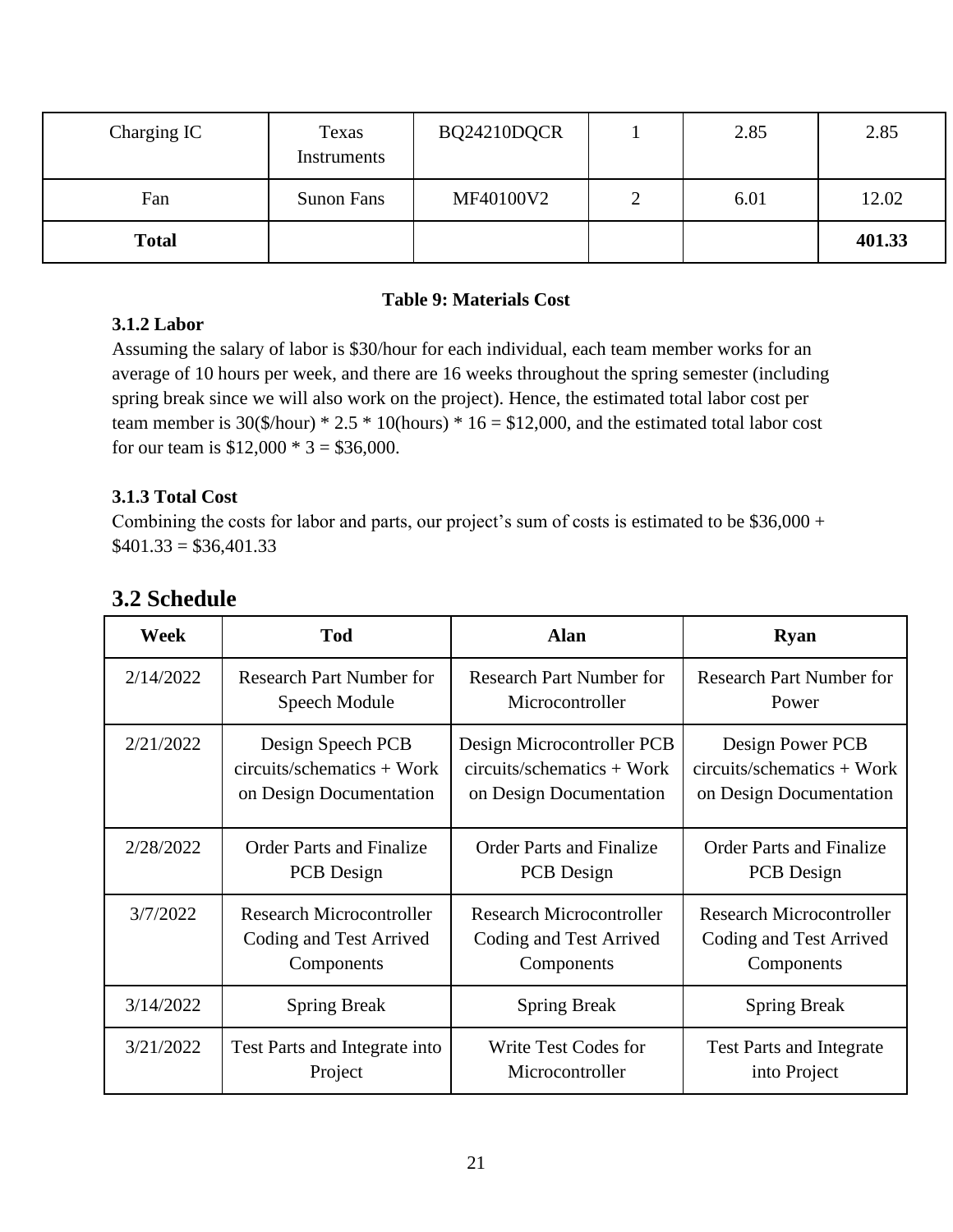| 3/28/2022 | <b>Test Parts and Write</b>       | <b>Test Parts and Write</b>       | <b>Test Parts and Write</b>       |
|-----------|-----------------------------------|-----------------------------------|-----------------------------------|
|           | <b>Individual Progress Report</b> | <b>Individual Progress Report</b> | <b>Individual Progress Report</b> |
| 4/4/2022  | Test Parts and Prepare for        | Test Parts and Prepare for        | Test Parts and Prepare for        |
|           | Mock Demo                         | <b>Mock Demo</b>                  | Mock Demo                         |
| 4/11/2022 | Finalize Physical Project for     | Finalize Physical Project for     | <b>Finalize Physical Project</b>  |
|           | Mock Demo                         | Mock Demo                         | for Mock Demo                     |
| 4/18/2022 | Finalize Any Errors from          | Finalize Any Errors from          | Finalize Any Errors from          |
|           | Mock Demo and Prepare             | Mock Demo and Prepare for         | Mock Demo and Prepare             |
|           | for Final Demo                    | <b>Final Demo</b>                 | for Final Demo                    |
| 4/25/2022 | Demo, Give Presentation           | Demo, Give Presentation           | Demo, Give Presentation           |
|           | and Write Final Report            | and Write Final Report            | and Write Final Report            |

## **Table 10: RV Table for Input Power**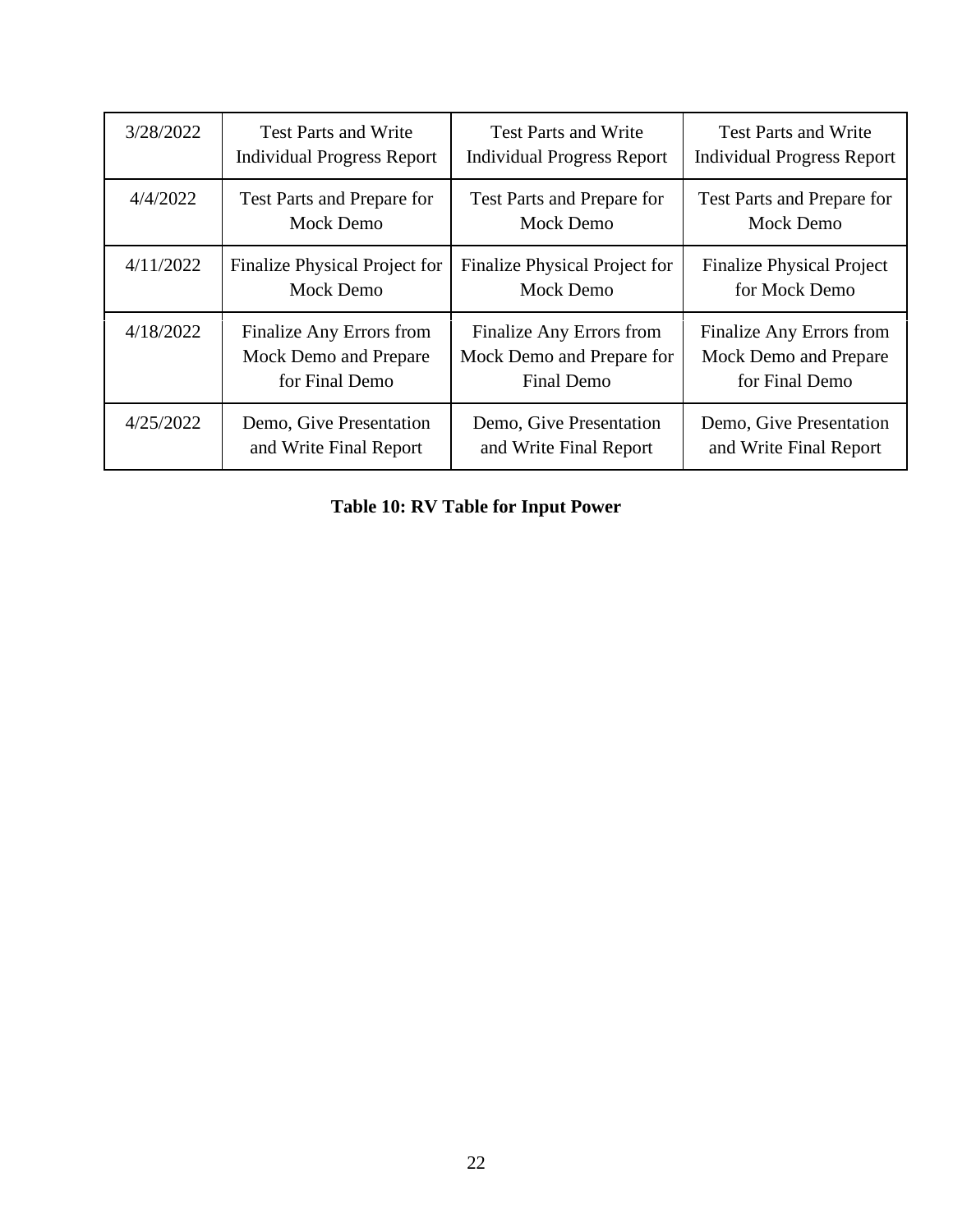## **4. Ethics and Safety**

Throughout the entire course of our project, we will keep ethics as one of our top priorities. Section I.1 of IEEE code states, "to hold paramount the safety, health, and welfare to the public, to strive to comply with ethical design and sustainable development practices, to protect the privacy of others". Our main goal of this project is to ensure the safety and health of people that use our chair. To that end, our chair aims at users who sit for long periods of time, especially with improper posture. We are working to make sure that our chair correctly notifies the user when it is time to take a break from sitting for too long and to let them know if they are sitting unevenly or without proper back support.

A safety concern in our project is the power management system. Our project will involve lithium-ion batteries and utilization of high voltage. Higher voltages are more likely to have greater currents, which proposes an increased risk of injury and death [3]. We will use the one hand method and also make sure to check if anything is connected to power before touching.

Lithium-ion batteries are normally safe when they are used in the right operating conditions, but there have been over 25,000 overheating or fire incidents reported from consumer products in a five-year period [4]. Overcharging occurs when charging still continues when the battery is at full charge. This causes the battery to prematurely age and for current to continue flowing into the battery which can cause overheating, explosion, and fire. We will implement the proper overcurrent protection to ensure that the battery stops charging when it's full and to make sure that there is no way for the user or anyone around to get shocked.

Since our product is a chair, we consider our product as something that people would want to sit on. Our design is to add pressure sensors in a way that accurately captures the sitting data of the user, but also does not interfere with the user's comfort. Ideally, we want our project's users to not feel the pressure sensors, but depending on trial and error, it may be necessary for them to feel them but they will not cause any discomfort.

Section I.5 of IEEE describes working with honest criticism of technical work, to fix any potential errors, make accurate claims, and to properly give credit for people's contributions. We are always looking for areas to improve and are eager to receive feedback, whether it is positive or negative.